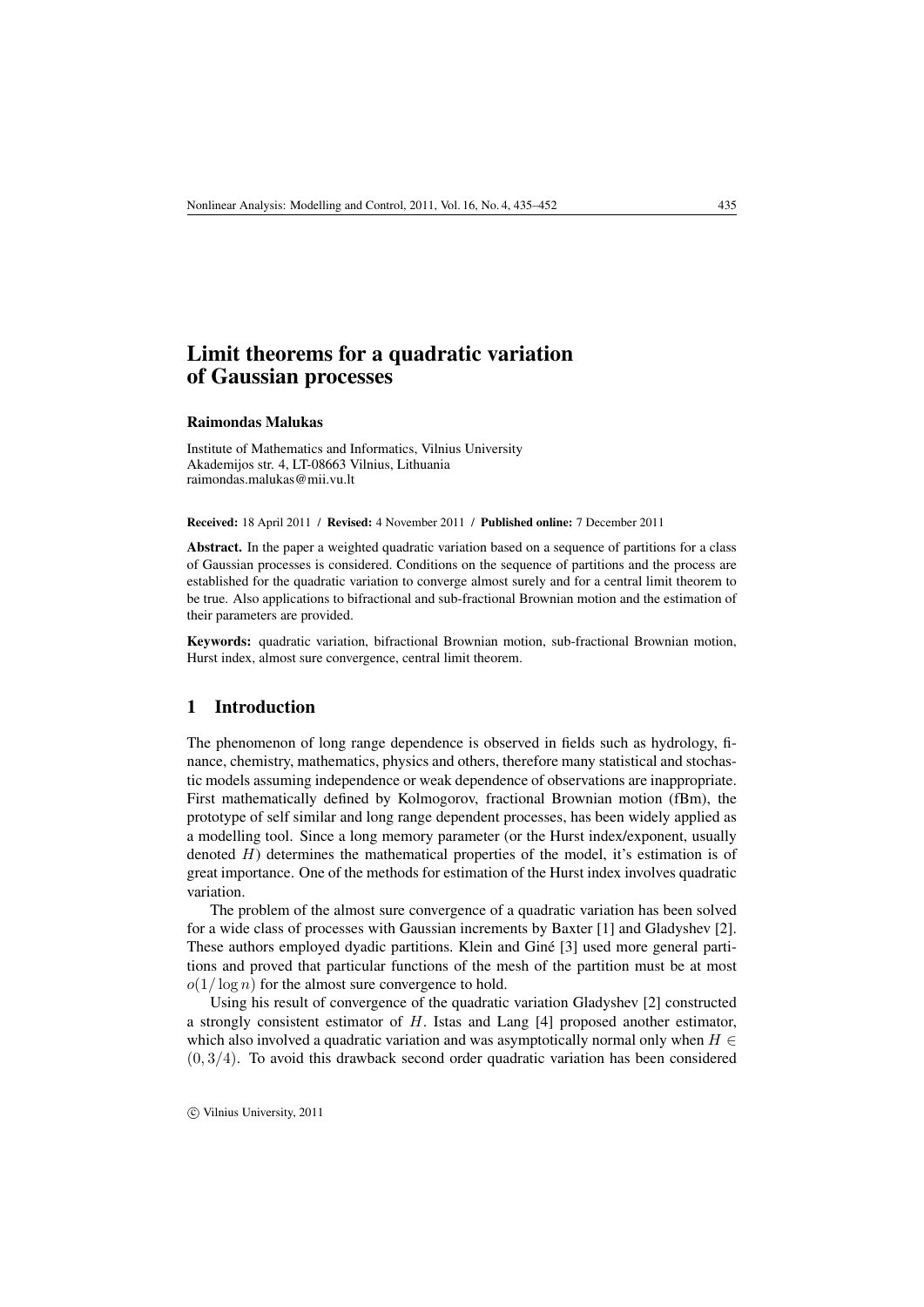by Cohen et al. [5] and Bégyn [6] to name a few. In a recent paper of Kubilius and Melichov [7] a modified Gladyshev's estimator of the fBm parameter  $H$  is defined and convergence rate to its real value is derived.

Stationarity of the increments of fBm is a useful feature in certain applications, however there are cases when it is unwanted. In order to enlarge the variety of models to choose from, extensions of fBm have been introduced recently by Houdré and Villa [8] (bifractional Brownian motion) and Bojdecki et al. [9] (sub-fractional Brownian motion). These processes share properties with fBm such as self similarity, gaussianity and others, however they do not have stationary increments and possess some new features.

Norvaiša [10] extended Gladyshev's theorem to a class of Gaussian processes that includes bifractional and sub-fractional Brownian motion. In this paper we extend the main result in Norvaiša [10] by using a general class of partitions that may be irregular. We prove in Theorem 1 that particular functions of the mesh of a partition must be at most  $o(1/\log n)$  for the result to hold as in Klein and Giné [3]. We proceed further by showing in Theorem 3 that the central limit theorem holds for quadratic variation for particular values of parameters of the process.

### 2 Almost sure convergence

In this section we prove the almost sure convergence of a quadratic variation.

We begin with some notation. We denote by  $\pi = \{t_k\}_{k=0}^m$  a partition of  $[0, T]$  such that  $0 = t_0 < \cdots < t_m = T$ , by  $c(\pi) = m$  the number of intervals  $(t_k, t_{k+1}), k =$  $0, \ldots, m-1$ , by m( $\pi$ ) its mesh, i.e., m( $\pi$ ) := max{ $t_k - t_{k-1}: t_k \in \pi \setminus \{t_0\}$ } and by  $p(\pi)$  the quantity  $\min\{t_k - t_{k-1}: t_k \in \pi \setminus \{t_0\}\}\$ . Throughout this paper  $\{\pi_n\}_{n=1}^{\infty}$ with  $\pi_n = \{t_k^{(n)}\}$  ${k \choose k}_{k=0}^{c(\pi_n)}$  will denote a sequence of partitions of  $[0, T]$  but we will drop the superindex *n* in  $t_k^{(n)}$  whenever possible. We often assume that there exists  $c \ge 1$  such that  $m(\pi_n)/p(\pi_n) \leq c$  for all n. Then

$$
c(\pi_n) \le \frac{T}{p(\pi_n)} \le \frac{cT}{m(\pi_n)}.\tag{1}
$$

Given a function  $F: [0, T] \to \mathbb{R}$ , a parameter  $\gamma \in (0, 2)$  and a partition  $\pi_n =$  ${t_k}_{k=0}^{c(\pi_n)}$ , for each  $n = 1, 2, ...,$  let

$$
\Delta F_k := \frac{F(t_k) - F(t_{k-1})}{(t_k - t_{k-1})^{(1-\gamma)/2}},
$$
  
\n
$$
\Delta t_k := t_k - t_{k-1} \text{ and } S_n(F) := \sum_{k=1}^{c(\pi_n)} (\Delta F_k)^2.
$$
\n(2)

For a Gaussian stochastic process  $X = \{X(t), t \ge 0\}$  let M be the mean function with values  $M(t) := EX(t)$  and  $r_X$  be the covariance function with values

$$
r_X(t,s) := \mathbf{E}\big[X(t) - M(t)\big]\big[X(s) - M(s)\big] \tag{3}
$$

for  $(s, t) \in [0, \infty)^2$ .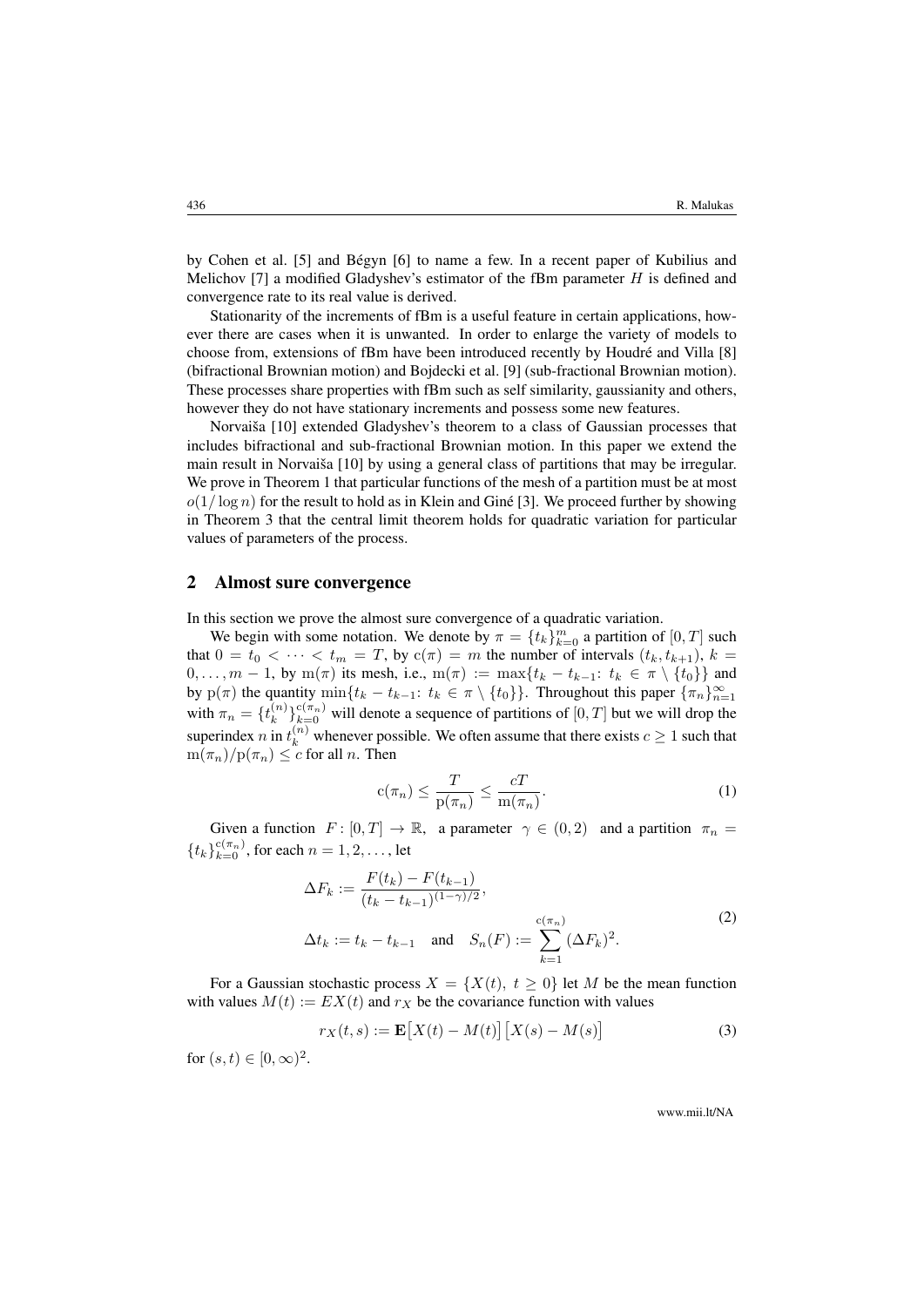**Definition 1.** Let  $0 < \gamma < 2$ ,  $d > 0$ ,  $b : [0, \infty)^2 \to [0, \infty)$  be a symmetric function and L be a finite constant. A Gaussian process  $X = \{X(t), t \ge 0\}$  is said to belong to the class  $\mathcal{G}(\gamma, d, b, L)$  if its structure function  $\psi_X$  with values  $\psi_X(s, t) := \mathbf{E}[X(t) - X(s)]^2$ for  $(s, t) \in [0, \infty)^2$  satisfies:

- (i)  $\psi_X(s,t) = d|t-s|^{2-\gamma} + b(s,t),$
- (ii)  $\psi_X(t-h,t) \leq Lh^{2-\gamma}$  holds for each  $0 < h \leq t \leq T$ .

We will denote by  $M_n$  the set of all  $n \times n$  matrices over the field of scalars R, by  $\rho(Q)$ the spectral radius and by  $\sigma(Q)$  the set of eigenvalues of a matrix  $Q \in M_n$ .

**Lemma 1.** *Let*  $A = (a_{kl}) \in M_n$  *be a symmetric, positive semidefinite matrix. Then* 

$$
\rho(A) \le \inf_{m \in \mathbb{N}} (\text{tr } A^m)^{1/m},
$$

*where for a*  $B = (b_{kl}) \in M_n$ , tr *B denotes the trace of B*, *i.e.*, tr  $B := \sum_{k=1}^n b_{kk}$ . *Proof.* Consider the Frobenius norm on  $M_n$  defined for  $Q = (q_{kl}) \in M_n$  by

$$
||Q||_2 := \bigg(\sum_{k,l=1}^n q_{kl}^2\bigg)^{1/2}.
$$

Let  $\sigma(A) = \{\lambda_1, \ldots, \lambda_n\}$ . It is well known that for any  $m \in \mathbb{N}$ ,  $\sigma(A^m) = \{\lambda_1^m, \ldots, \lambda_n^m\}$ and  $\text{tr } A^m = \sum_{k=1}^n \lambda_k^m$ . Since A is symmetric

$$
||A||_2 = \sqrt{\text{tr } A^2} = \left(\sum_{k=1}^n \lambda_k^2\right)^{1/2}.
$$

It is easy to prove that

$$
\rho(A) \le ||A^m||_2^{1/m}, \quad \forall m = 1, 2, ....
$$
 (4)

Since A is positive semidefinite,  $\lambda_k \geq 0$ ,  $k = 1, 2, ..., n$ . Thus for every  $m = 1, 2, ...$ we have that

$$
\left(\text{tr}\,A^m\right)^2 = \left(\sum_{k=1}^n \lambda_k^m\right)^2 \ge \sum_{k=1}^n \lambda_k^{2m} = \|A^m\|_2^2. \tag{5}
$$

Then the statement of the lemma follows from (4) and (5).

Given a Gaussian stochastic process  $X = \{X(t), t \in [0,T]\}, 0 < T < \infty$ , and  $\pi$  a partition of  $[0, T]$  denote  $a_{kl} := \mathbf{E} \Delta X_k \Delta X_l$  and a  $c(\pi) \times c(\pi)$  matrix  $A(\pi) :=$  $(a_{kl})_{k,l=1}^{c(\pi)}$ .

**Lemma 2.** Let  $\gamma$ , d, b, L be as in Definition 1 and  $X = \{X(t), t \in [0,T]\}, 0 < T < \infty$ , *be a mean zero Gaussian stochastic process from*  $\mathcal{G}(\gamma, d, b, L)$ *. Let*  $\{\pi_n\}_{n=1}^{\infty}$  *be a sequence of partitions of*  $[0, T]$  *such that there exists*  $c \geq 1$  *satisfying*  $m(\pi_n)/p(\pi_n) \leq c$ 

Nonlinear Anal. Model. Control, 2011, Vol. 16, No. 4, 435–452

 $\Box$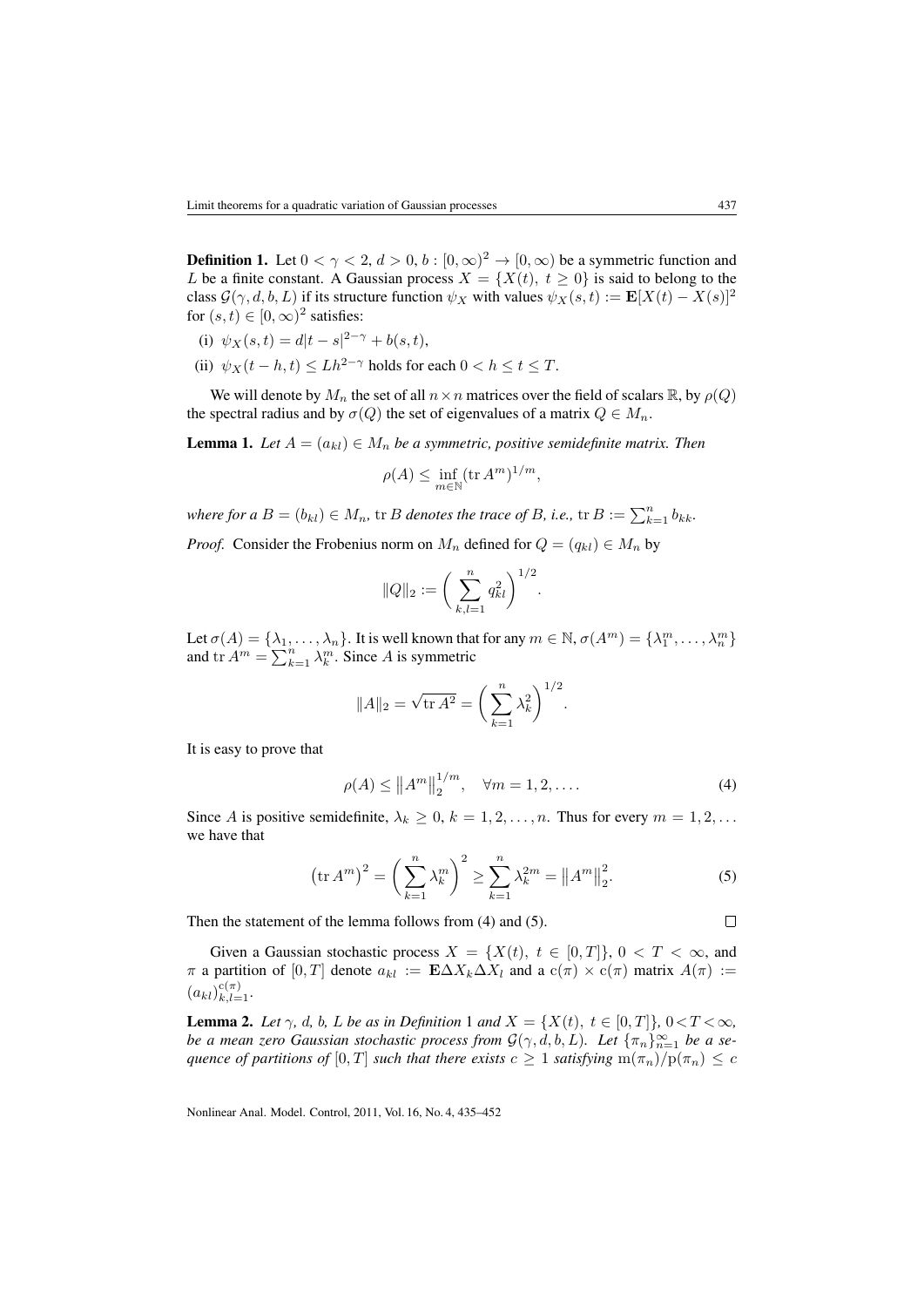*for every n and there exist*  $\xi(\gamma) > 0$  *depending only on*  $\gamma$  *and a function*  $f_{\gamma} : (0, \infty) \to$  $(0, \infty)$  *such that*:

(i) *there exists*  $N_1 \in \mathbb{N}$  *such that the bound* 

$$
\max_{1 < l \le c(\pi_n)} \sum_{k \in D(l)} |\mathbf{E} \Delta X_k \Delta X_l| \le \xi(\gamma) f_\gamma \big( \mathbf{m}(\pi_n) \big) =: H_n(\gamma),\tag{6}
$$

*where*  $D(l) = \{2, 3, ..., c(\pi_n)\} \setminus \{l - 1, l, l + 1\}$ *, holds for all*  $n \ge N_1$ ;

(ii) *there exists*  $\tau > 0$  *such that*  $x \le f_\gamma(x)$  *when*  $x < \tau$ ;

(iii)  $m(\pi_n) = o(1)$  *and*  $H_n(\gamma) = o(1)$  *as*  $n \to \infty$ *.* 

*Then there exist constants*  $\theta > 0$  *and*  $N \in \mathbb{N}$ ,  $N > N_1$  *such that* 

$$
\inf_{m \in \mathbb{N}} \left( \text{tr} \left[ \left( A(\pi_n) \right)^m \right] \right)^{1/m} \leq \theta H_n(\gamma),
$$

*for all*  $n \geq N$ *.* 

*Proof.* Throughout the proof we assume  $n \geq N_1$ .

Using the condition (ii) in Definition 1 and Cauchy–Bunyakowski–Schwarz inequality for  $k, l = 1, \ldots, c(\pi_n)$  we obtain upper bounds

$$
|a_{kl}| \leq \sqrt{\psi_X(t_{k-1}, t_k)} \sqrt{\psi_X(t_{l-1}, t_l)} (\Delta t_k \Delta t_l)^{(\gamma - 1)/2} \leq Lm(\pi_n). \tag{7}
$$

For every  $j = 1, 2, \dots$  we set

$$
\Lambda_j := \sum_{k_1=1}^{c(\pi_n)} \dots \sum_{k_{j+1}=1}^{c(\pi_n)} \prod_{i=1}^j |a_{k_ik_{i+1}}|.
$$

Then denoting by  $(A(\pi_n))^j = (a_{kl}^{(j)})_{k,l=1}^{c(\pi_n)}$  the jth power of  $A(\pi_n)$  it can be seen by induction that

$$
\text{tr}\big[\big(A(\pi_n)\big)^j\big] \le \sum_{k,l} |a_{kl}^{(j)}| \le \Lambda_j, \quad j = 1, 2, \dots \tag{8}
$$

Using straightforward algebra one can estimate for  $m > 2$ 

$$
\Lambda_{m} = \sum_{k_{1}=1}^{c(\pi_{n})} \dots \sum_{k_{m-1}=1}^{c(\pi_{n})} \prod_{i=1}^{m-2} |a_{k_{i}k_{i+1}}| \sum_{k_{m}=1}^{c(\pi_{n})} |a_{k_{m-1}k_{m}}| \sum_{k_{m+1}=1}^{c(\pi_{n})} |a_{k_{m}k_{m+1}}|
$$
  
\n
$$
\leq \sum_{k_{1}=1}^{c(\pi_{n})} \dots \sum_{k_{m-1}=1}^{c(\pi_{n})} \prod_{i=1}^{m-2} |a_{k_{i}k_{i+1}}| \left[ |a_{k_{m-1}1}| \sum_{k_{m+1}=1}^{c(\pi_{n})} |a_{1k_{m+1}}| + \sum_{k_{m}=1}^{c(\pi_{n})} |a_{k_{m-1}k_{m}}| \sum_{k_{m+1}=2}^{c(\pi_{n})} |a_{k_{m}k_{m+1}}| \right]
$$
  
\n
$$
+ \sum_{k_{m}=1}^{c(\pi_{n})} |a_{k_{m-1}k_{m}}| |a_{k_{m}1}| + \sum_{k_{m}=2}^{c(\pi_{n})} |a_{k_{m-1}k_{m}}| \sum_{k_{m+1}=2}^{c(\pi_{n})} |a_{k_{m}k_{m+1}}| \right]
$$
  
\n
$$
=:\Lambda_{m,1} + \Lambda_{m,2} + \Lambda_{m,3}.
$$
 (9)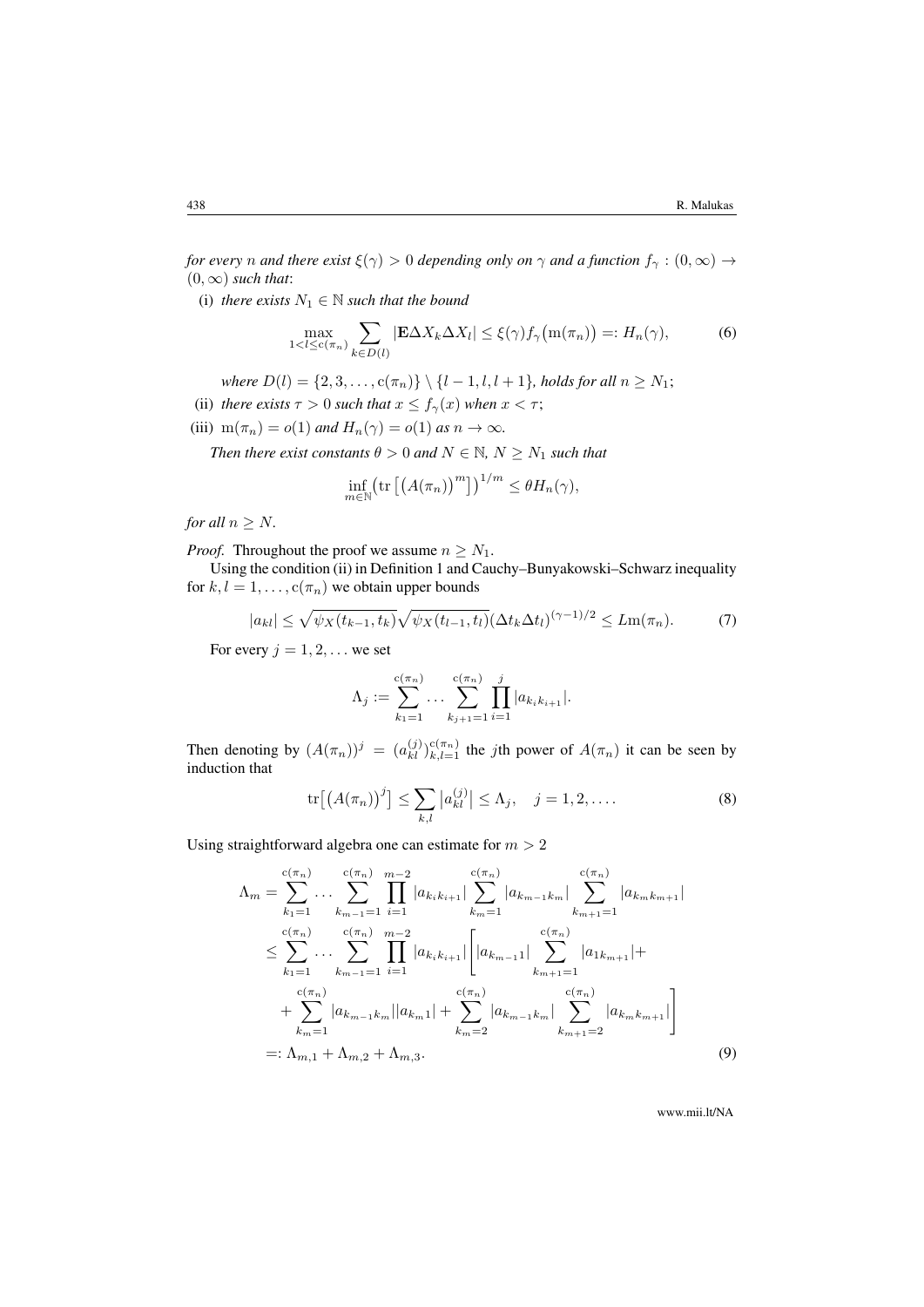Using (7) and then (1) we get

$$
\Lambda_{m,1} \le \Lambda_{m-2} L m(\pi_n) c(\pi_n) L m(\pi_n) \le c L^2 T m(\pi_n) \Lambda_{m-2}
$$
 (10)

and

$$
\Lambda_{m,2} \le Lm(\pi_n)\Lambda_{m-1}.\tag{11}
$$

(7) and (6) give

$$
\Lambda_{m,3} = \sum_{k_1=1}^{c(\pi_n)} \cdots \sum_{k_{m-1}=1}^{c(\pi_n)} \prod_{i=1}^{m-2} |a_{k_ik_{i+1}}| \sum_{k_m=2}^{c(\pi_n)} |a_{k_{m-1}k_m}| \sum_{k_{m+1}=2}^{c(\pi_n)} |a_{k_m k_{m+1}}|
$$
  
+ 
$$
\sum_{k_1=1}^{c(\pi_n)} \cdots \sum_{k_{m-1}=1}^{c(\pi_n)} \prod_{i=1}^{m-2} |a_{k_ik_{i+1}}| \sum_{k_m=2}^{c(\pi_n)} |a_{k_{m-1}k_m}| \sum_{k_{m+1}\in D(k_m)} |a_{k_m k_{m+1}}|
$$
  

$$
\leq (3Lm(\pi_n) + H_n(\gamma))\Lambda_{m-1}.
$$
 (12)

Let

$$
\theta := 2 \max \bigg\{ \frac{5L}{\xi(\gamma)} + 1, \frac{cL^2T}{\xi(\gamma)}, cLT\bigg(\frac{5L}{\xi(\gamma)} + 1\bigg) \bigg\}.
$$
 (13)

Then by the assumptions (ii) and (iii) there exists  $N_2 \in \mathbb{N}$  such that  $m(\pi_n) \leq H_n(\gamma)$  for  $n \geq N_2$  and so

$$
4Lm(\pi_n) + H_n(\gamma) \le \frac{\theta}{2} H_n(\gamma) \quad \text{and} \quad cL^2 T m(\pi_n) \le \frac{\theta}{2} H_n(\gamma).
$$

for  $n \geq N_2$ . Substituting (10), (11) and (12) into (9) yields

$$
\Lambda_m \leq \left( 4\mathcal{L}m(\pi_n) + H_n(\gamma) \right) \Lambda_{m-1} + cL^2 T m(\pi_n) \Lambda_{m-2}
$$
  
\n
$$
\leq \theta H_n(\gamma) \max \{ \Lambda_{m-1}, \Lambda_{m-2} \}
$$
  
\n
$$
\leq \left( \theta H_n(\gamma) \right)^2 \max \{ \Lambda_{m-2}, \Lambda_{m-3} \}
$$
  
\n...  
\n
$$
\leq \left( \theta H_n(\gamma) \right)^{m-2} \max \{ \Lambda_2, \Lambda_1 \}, \tag{14}
$$

for  $n \geq N_2$ . Applying (7) and (6) we estimate

$$
\Lambda_{1} = \sum_{k,l=1}^{c(\pi_{n})} |a_{kl}| \leq 2 \sum_{l=1}^{c(\pi_{n})} |a_{1l}| + \sum_{k,l=2}^{c(\pi_{n})} |a_{kl}|
$$
  
=  $2 \sum_{l=1}^{c(\pi_{n})} |a_{1l}| + \sum_{\substack{k,l=2 \ k-l \leq 1}}^{c(\pi_{n})} |a_{kl}| + \sum_{\substack{k,l=2 \ k-l \geq 1}}^{c(\pi_{n})} |a_{kl}|$   
 $\leq c(\pi_{n}) (5Lm(\pi_{n}) + H_{n}(\gamma)).$  (15)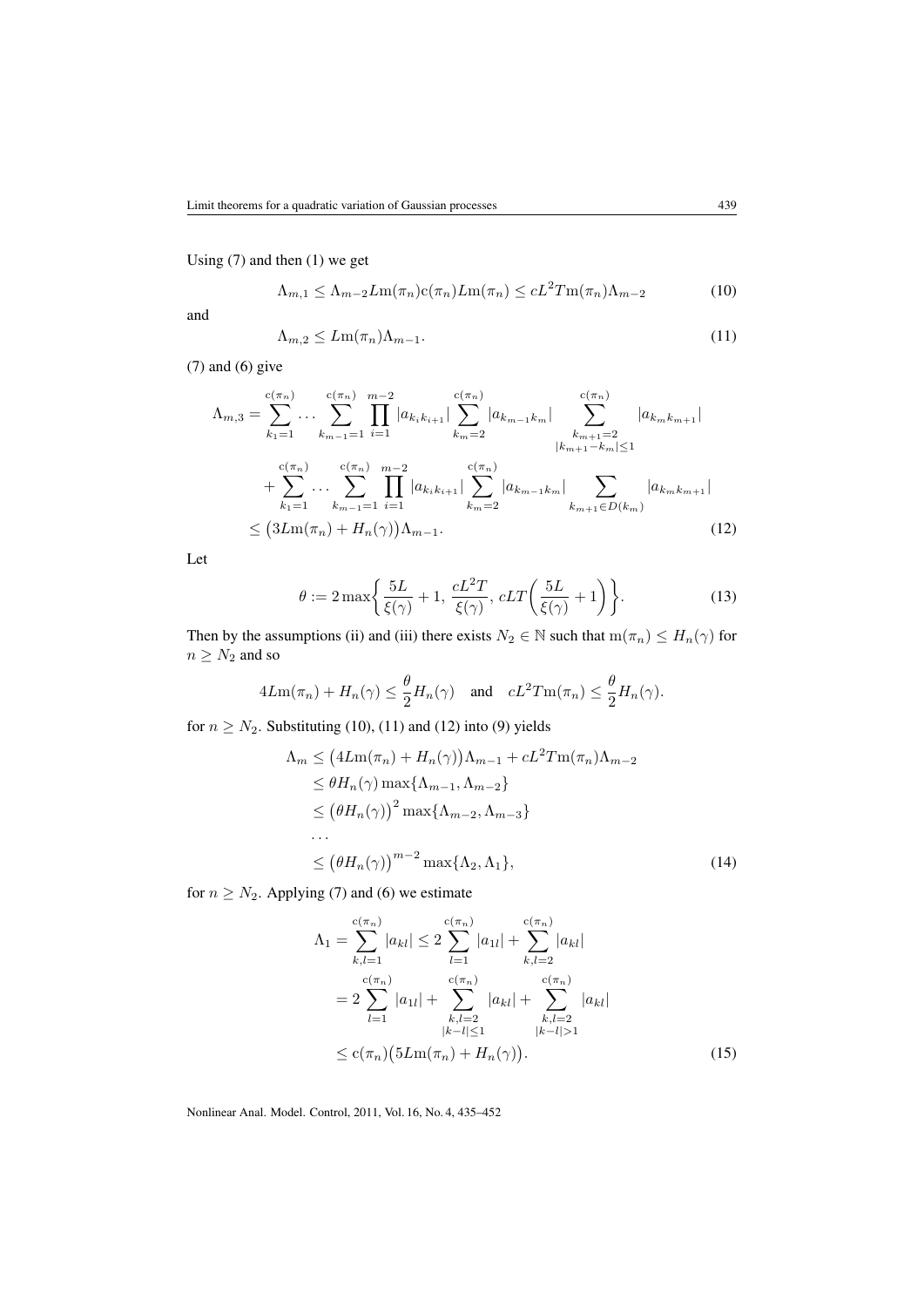By  $(7)$  and  $(1)$  we have

$$
\Lambda_2 = \sum_{j=1}^{c(\pi_n)} \sum_{k,l=1}^{c(\pi_n)} |a_{kl}| |a_{lj}| \le Lm(\pi_n)c(\pi_n) \sum_{k,l=1}^{c(\pi_n)} |a_{kl}| \le cLT\Lambda_1.
$$
 (16)

Therefore by (15), (16) and (13) for  $n \geq N_2$  we can bound

$$
\max\{\Lambda_2, \Lambda_1\} \le c(\pi_n)\theta H_n(\gamma). \tag{17}
$$

From the assumption (c) it follows that there exists  $N_3 \in \mathbb{N}$  such that  $\theta H_n(\gamma) < 1$ for all  $n \ge N_3$ . Let  $N := \max\{N_1, N_2, N_3\}$ . Then by (8), (14) and (17) we conclude that for  $n \geq N$ 

$$
\inf_{m \in \mathbb{N}} \left( \text{tr} \left[ \left( A(\pi_n) \right)^m \right] \right)^{1/m}
$$
\n
$$
\leq \inf_{m \in \mathbb{N}} \left( \theta H_n(\gamma) \right)^{1-1/m} \inf_{m \in \mathbb{N}} \left( c(\pi_n) \right)^{1/m} = \theta H_n(\gamma). \qquad \Box
$$

**Theorem 1.** Let  $\gamma$ , d, b, L be as in Definition 1 and  $X = \{X(t), t \in [0, T]\}$ ,  $0 < T < \infty$ , be a Gaussian stochastic process from  $\mathcal{G}(\gamma, d, b, L)$ . Let  $\{\pi_n\}_{n=1}^{\infty}$  be *a sequence of partitions of*  $[0, T]$  *satisfying the assumptions of Lemma* 2*, and*  $H_n(\gamma)$  =  $o(1/\log n)$  *as*  $n \to \infty$  *with*  $H_n(\gamma)$  *defined in* (6)*. Suppose that:* 

- (i) *the mean function*  $M$  *of*  $X$  *is Lipschitz continuous on*  $[0, T]$ ;
- (ii) *for each*  $\varepsilon \in (0, T)$

$$
\lim_{n \to \infty} \max_{\mathcal{K}(\varepsilon, n)} \left\{ \frac{|b(t_{k-1}^{(n)}, t_k^{(n)})|}{(t_k^{(n)} - t_{k-1}^{(n)})^{2-\gamma}} \right\} = 0,
$$
\n(18)

where  $\mathcal{K}(\varepsilon, n) := \{k \in \{1, \ldots, c(\pi_n)\} : t_k^{(n)} \in (\varepsilon, T]\}.$ 

*Then for* X *the relation*

$$
\lim_{n \to \infty} \sum_{k=1}^{c(\pi_n)} \left[ \frac{X(t_k^{(n)}) - X(t_{k-1}^{(n)})}{(t_k^{(n)} - t_{k-1}^{(n)})^{(1-\gamma)/2}} \right]^2 = dT \tag{19}
$$

*holds with probability* 1*.*

*Proof.* It is enough to prove the theorem in the case when  $M = 0$ . Indeed, if  $M \neq 0$ , let  $\overline{X} := X - M$  and suppose that (19) holds with  $\overline{X}$  in place of X. For each n

$$
S_n(X) = S_n(\overline{X}) + 2\sum_{k=1}^{c(\pi_n)} \Delta \overline{X}_k \Delta M_k + S_n(M).
$$

Applying Cauchy–Bunyakowsky–Schwarz inequality we have

$$
\left|\sum_{k=1}^{c(\pi_n)} \Delta \overline{X}_k \Delta M_k\right| \leq \sqrt{S_n(\overline{X})} \sqrt{S_n(M)}.
$$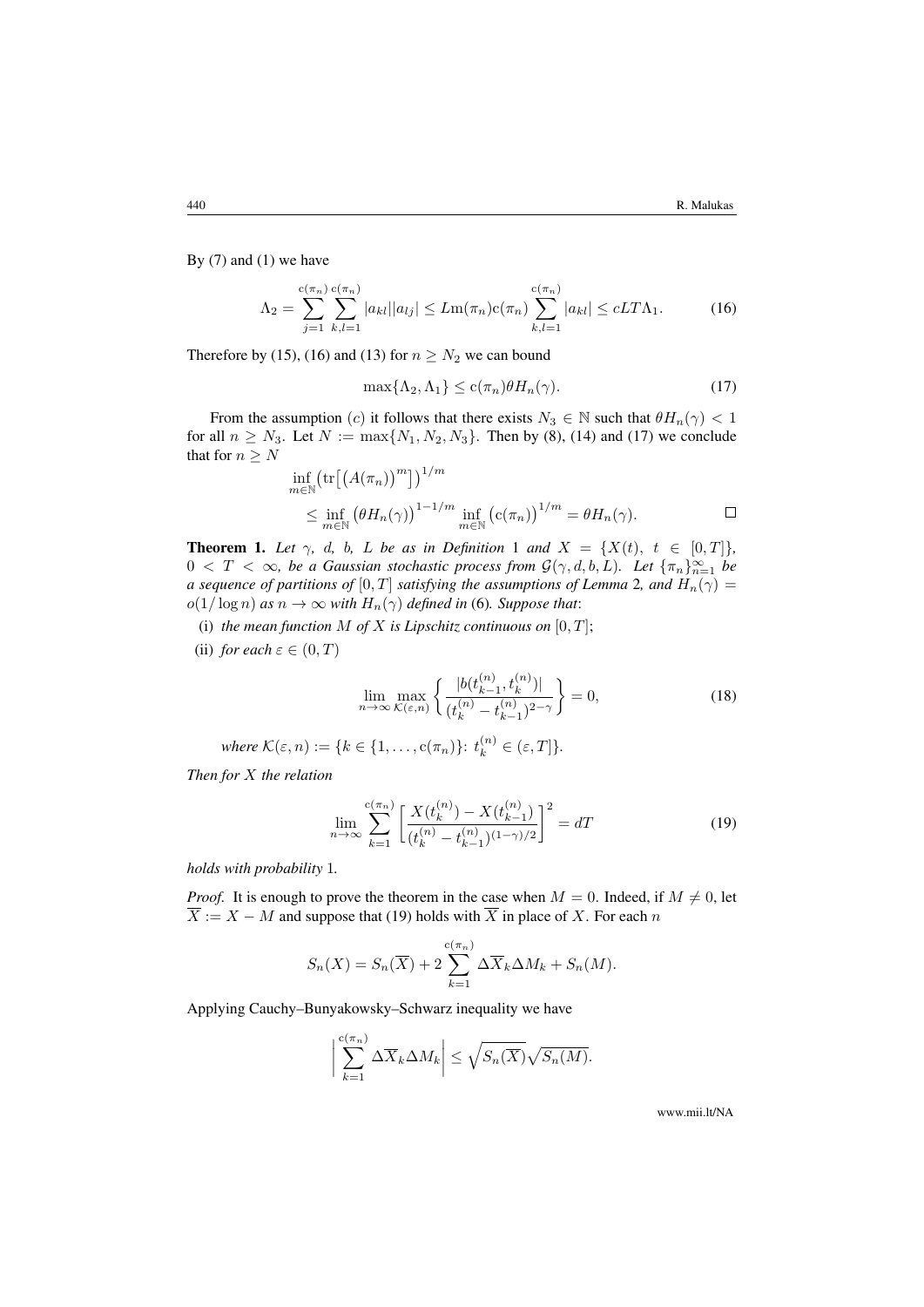Since M is a Lipschitz function, there exists  $K \geq 0$  such that

$$
S_n(M) = \sum_{k=1}^{c(\pi_n)} (M(t_k) - M(t_{k-1}))^2 \Delta t_k^{\gamma - 1}
$$
  
 
$$
\leq K^2 \big( m(\pi_n) \big)^{\gamma} \sum_{k=1}^{c(\pi_n)} \Delta t_k = K^2 T \big( m(\pi_n) \big)^{\gamma} \to 0, \text{ as } n \to \infty.
$$

As  $S_n(\overline{X})$  is bounded in n, it then follows that  $S_n(X) \to dT$  as  $n \to \infty$  with probability 1. Therefore for the rest of the proof we can and do assume that  $X$  is a mean zero Gaussian process.

Next we prove that

$$
\lim_{n \to \infty} \mathbf{E} S_n(X) = dT. \tag{20}
$$

For each *n* since X is from  $\mathcal{G}(\gamma, d, b, L)$ , we have

$$
\mathbf{E}S_n(X) = dT + \sum_{k=1}^{c(\pi_n)} b(t_{k-1}, t_k) \Delta t_k^{\gamma - 1}.
$$

It is enough to prove that the second term on the right hand side converges to zero as  $n \to \infty$ . Let  $\varepsilon \in (0, 1)$ . By (18) there exists an  $N \in \mathbb{N}$  such that

$$
\max_{\mathcal{K}(\varepsilon,n)} \left\{ \frac{|b(t_{k-1}, t_k)|}{\Delta t_k^{2-\gamma}} \right\} < \varepsilon
$$

for each  $n \geq N$ . Then using the condition (ii) in Definition 1 we have

$$
\sum_{k=1}^{c(\pi_n)} |b(t_{k-1}, t_k)\Delta t_k^{\gamma-1}|
$$
\n
$$
= \left(\sum_{k:\ 0\n
$$
< L \sum_{k:\ 0
$$
$$

for each  $n \geq N$ . Since  $\varepsilon$  is arbitrary the desired relation (20) holds.

Finally we are left to prove that  $S_n(X) - ES_n(X)$  converges to zero as  $n \to \infty$  with probability 1. For this we only need the existence of a sequence  $\{\varepsilon_n\}$  satisfying

$$
\lim_{n \to \infty} \varepsilon_n = 0 \quad \text{and} \quad \sum_{n=1}^{\infty} \mathbf{P} \{ |S_n(X) - \mathbf{E} S_n(X)| \ge \varepsilon_n \} < \infty. \tag{21}
$$

Provided such a sequence exists Borel–Cantelli lemma and (20) then yield the desired conclusion (19). In order to find such a sequence we will follow Klein and Giné [3] and use Hanson and Wright's [11] bound.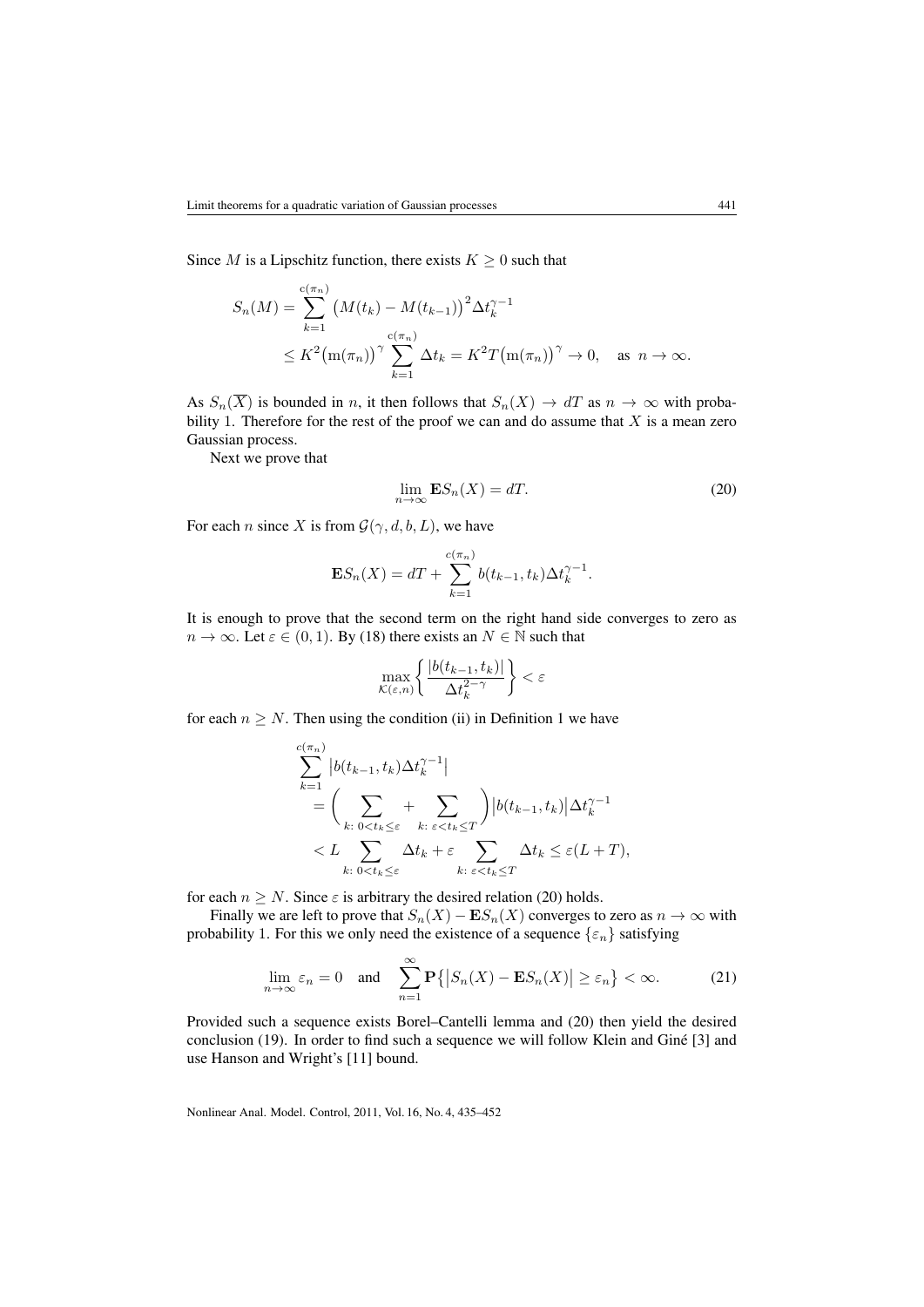Let  $(\Omega, \mathcal{F}, \mathbf{P})$  be a probability space on which X is defined and so  $\{\Delta X_k\}_{k=1}^{c(\pi_n)}$  $L^2(\Omega, \mathcal{F}, \mathbf{P})$  and let  $\langle \cdot, \cdot \rangle$  denote the inner product in  $L^2(\Omega, \mathcal{F}, \mathbf{P})$ . If  $\{Y_k\}_{k=1}^r$ ,  $r \leq$  $c(\pi_n)$  is an orthonormal basis for the linear span of  $\{\Delta X_k\}_{k=1}^{c(\pi_n)}$ , for  $k=1,\ldots,c(\pi_n)$ and  $l = 1, \ldots, r$  define  $b_{kl} := \langle \Delta X_k, Y_l \rangle$ , a  $c(\pi_n) \times r$  matrix  $B_n := (b_{kl})$ , a  $c(\pi_n) \times c(\pi_n)$ matrix  $A(\pi_n) := (a_{kl}) = B_n B'_n$  and an  $r \times r$  matrix  $C(\pi_n) := (c_{kl}) = B'_n B_n$ .

From the definition of  $a_{kl}$  and  $c_{kl}$  we get

$$
a_{kl} = \mathbf{E}\Delta X_k \Delta X_l \quad \text{and} \quad S_n(X) = \sum_{k,l=1}^r c_{kl} Y_k Y_l,
$$
 (22)

and so, applying the Hanson and Wright's bound and the argument in [3, p. 718], with more details in [6, pp. 698–699], yields that there exists a constant  $M > 0$  such that for every  $0 < \varepsilon \leq 1$  and for all  $n \in \mathbb{N}$ 

$$
\mathbf{P}\{|S_n(X) - \mathbf{E}S_n(X)| \ge \varepsilon\} \le 2\exp\bigg(-\frac{\varepsilon^2 M}{\rho(C(\pi_n))}\bigg). \tag{23}
$$

Now we want to obtain an upper bound for  $\rho(C(\pi_n))$  from upper bounds for  $|a_{kl}|$ ,  $k, l = 1, \ldots, c(\pi_n)$ . By (22) we have that the definition of the matrix  $A(\pi_n)$  coincides with the one in Lemma 2. Thus, from Lemma 1 and Lemma 2 it follows that there exist constants  $\theta > 0$  and  $N \in \mathbb{N}$  such that for all  $n \geq N$ 

$$
\rho(C(\pi_n)) = \rho(A(\pi_n)) \le \theta H_n(\gamma). \tag{24}
$$

Now, the sequence  $\{\varepsilon_n\}$  defined by  $\varepsilon_n^2 = 2M^{-1}\theta H_n(\gamma) \log n$  converges to zero by hypothesis. Moreover,  $\mathbf{P}\{|S_n(X) - \mathbf{E}S_n(X)| \ge \varepsilon_n\} \le 2n^{-2}$  for  $n \ge N$  by (23) and (24). Therefore,  $\{\varepsilon_n\}$  satisfies (21).  $\Box$ 

Also an analogous result to Theorem 2 in [2] can be proved:

**Theorem 2.** Let  $\gamma$ , d, b, L be as in Definition 1. Let  $X = \{X(t), t \in [0,T]\}, 0 <$  $T<\infty$ , be a Gaussian stochastic process from  $\mathcal{G}(\gamma,d,b,L)$  and  $\{\pi_n\}_{n=1}^\infty$  be a sequence *of partitions of* [0, T] *both satisfying assumptions of Lemma* 2 *and Theorem* 1*. Let also*  $\Delta t_k^{(n)} = m(\pi_n), k = 1, 2, \dots, c(\pi_n)$ . Then

$$
\lim_{n \to \infty} \left\{ 1 - \frac{1}{\log(\ln(\pi_n))} \log \sum_{k=1}^{c(\pi_n)} \left[ X(t_k^{(n)}) - X(t_{k-1}^{(n)}) \right]^2 \right\} = \gamma
$$

*holds with probability* 1*.*

*Proof.* Since  $dT > 0$ , one can take logarithms and divide both sides of (19) by  $\log(\mathrm{m}(\pi_n))$ before passing to the limit when  $n \to \infty$ .  $\Box$ 

### 3 Application to some processes

In [10] applications of his result to bifractional and sub-fractional Brownian motion are presented. These processes are shown to satisfythe hypotheses of Theorem 1 in [10] and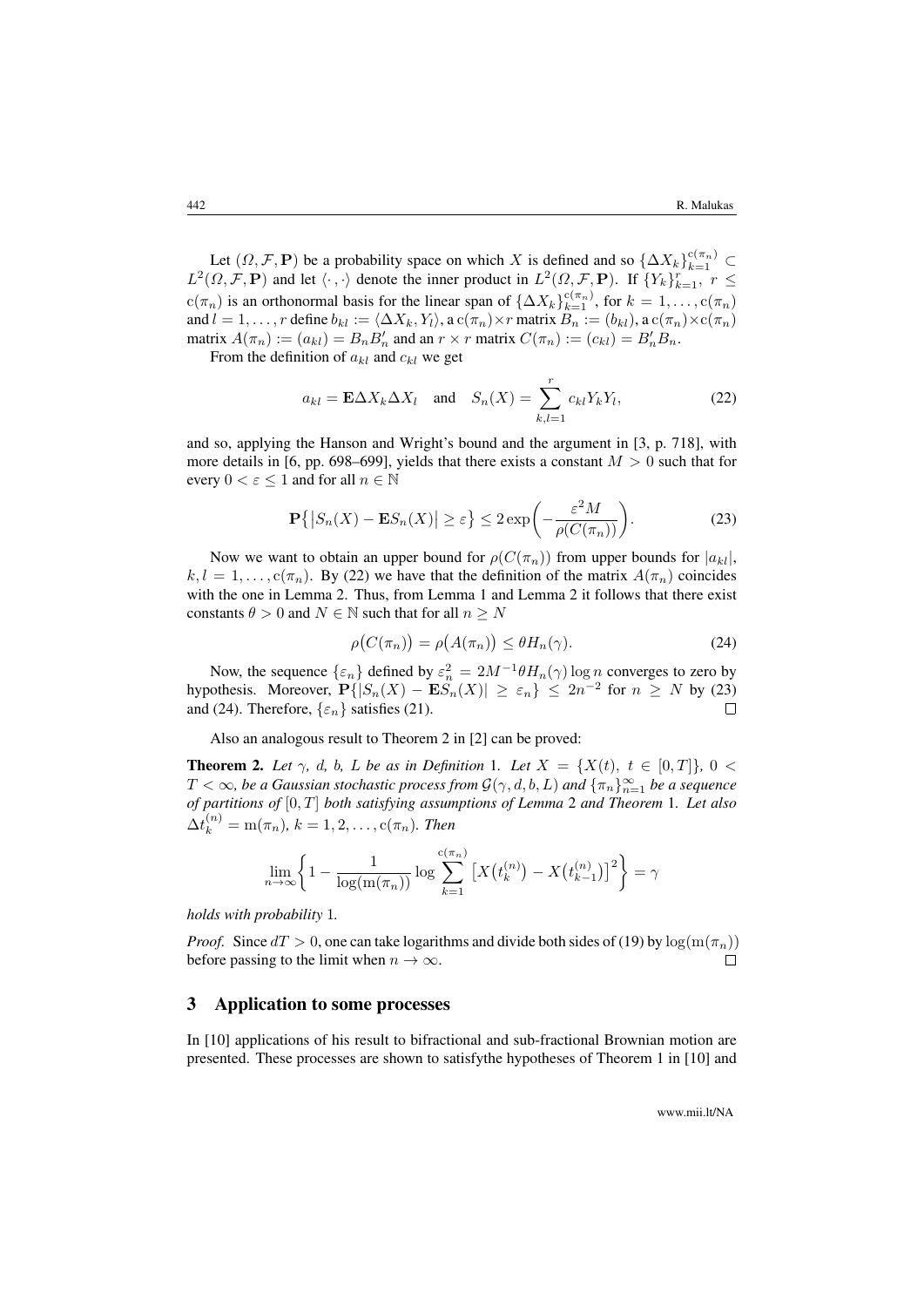fail to satisfy some hypotheses of Theorem 1 in [2]. In this section we apply Theorem 1 to these processes.

Let  $X = \{X_t, t \in [0, T]\}$  be a zero mean Gaussian process as in Lemma 2. Given  ${t_k}_{k=1}^m$  a partition of  $[0, T]$  using the notation (2) and (3) one can rewrite

$$
\mathbf{E}\Delta X_k \Delta X_l = \mathbf{E}\big(X(t_k) - X(t_{k-1})\big)\big(X(t_l) - X(t_{l-1})\big)\big(\Delta t_k \Delta t_l\big)^{(1/2)(\gamma - 1)} \\
= \big[r_X(t_k, t_l) - r_X(t_k, t_{l-1}) - r_X(t_{k-1}, t_l) + r_X(t_{k-1}, t_{l-1})\big] \\
\times \big(\Delta t_k \Delta t_l\big)^{(1/2)(\gamma - 1)} \int \frac{\partial^2 r_X}{\partial s \partial t}(s, t) \,ds \,dt,\n\tag{25}
$$

where the last equality holds with  $I_{kl} := [t_{k-1}, t_k] \times [t_{l-1}, t_l]$  being in the region  $\{(s, t):$  $0 < s \neq t \leq T$  and  $|k - l| > 1$ . Representation (25) will be used to prove the corrolaries of the following subsections.

#### 3.1 Bifractional Brownian motion

Let  $H \in (0,1)$  and  $K \in (0,1]$ . The function  $R_{H,K}: [0,\infty) \times [0,\infty) \to \mathbb{R}$  with values

$$
R_{H,K}(s,t) := 2^{-K} \left[ \left( t^{2H} + s^{2H} \right)^K - |t - s|^{2HK} \right], \quad s, t \ge 0,
$$

is positive definite by Proposition 2.1 in [8]. A mean zero Gaussian stochastic process  $B_{H,K} = \{B_{H,K}(t): t \geq 0\}$  with the covariance function  $R_{H,K}$  is called a *bifractional Brownian motion* with index  $(H, K)$ . The structure function of  $B_{H,K}$  is given by

$$
\psi_{B_{H,K}}(s,t) = 2^{1-K} \left[ |t-s|^{2HK} - \left( t^{2H} + s^{2H} \right)^K \right] + t^{2HK} + s^{2HK} \tag{26}
$$

for each  $t, s \ge 0$ . It is shown in [8, Proposition 3.1] that  $\psi_{B_{H,K}}(s,t) \le 2^{1-K}|t-s|^{2HK}$ . It then follows that a bifractional Brownian motion  $B_{H,K}$  is a Gaussian process from the class  $\mathcal{G}(\gamma, d, b, L)$  with  $\gamma = 2 - 2HK$ ,  $d = L = 2^{1-K}$  and  $b(s,t) = \psi_{B_{H,K}}(s,t)$  $2^{1-K}|t-s|^{2HK}$ . For notational simplicity  $\gamma$  will be used in place of  $2-2HK$  in this subsection.

**Corollary 1.** Let  $H \in (0,1)$ ,  $K \in (0,1]$  and  $0 < T < \infty$ . Let  $\{\pi_n\}_{n=1}^{\infty}$  be a sequence of *partitions of*  $[0, T]$  *such that there exists*  $c \geq 1$  *satisfying*  $m(\pi_n)/p(\pi_n) \leq c$  *for every* n and  $m(\pi_n)^{\gamma/2} = o(1/\log n)$  as  $n \to \infty$ . Then for a bifractional Brownian motion  $B_{H,K}$ *the relation*

$$
\lim_{n \to \infty} \sum_{k=1}^{c(\pi_n)} \left[ \frac{B_{H,K}(t_k) - B_{H,K}(t_{k-1})}{(t_k - t_{k-1})^{(1-\gamma)/2}} \right]^2 = 2^{1-K}T
$$

*holds with probability* 1*.*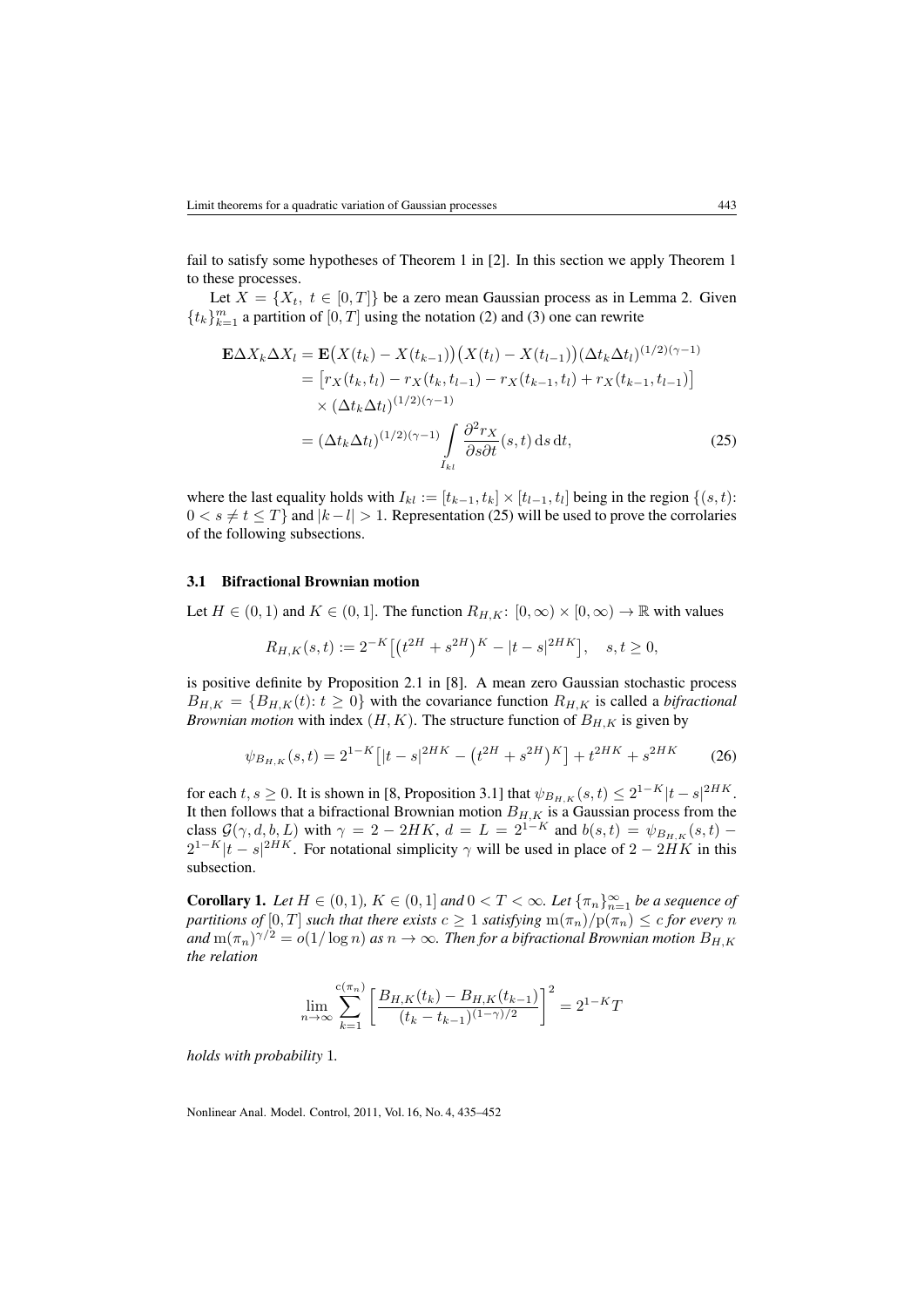*Proof.* This corollary is a consequence of Theorem 1, thus it is enough to check the hypotheses in Lemma 2 and Theorem 1. For a bifractional Brownian motion, Norvaiša verified the hypothesis (i) of Theorem 1. Therefore, we are left to check the hypotheses (i)–(iii) of Lemma 2 and the hypothesis (ii) of Theorem 1.

Let us check the hypotheses of Lemma 2. We start with (6). Norvaiša [10] showed that functions  $f_1$  and  $f_2$  with values

$$
f_1(s,t) := \frac{|s-t|^{\gamma}}{c_1}
$$
 and  $f_2(s,t) := \frac{(st)^{\gamma/2}}{c_2}$  (27)

and some constants  $c_1$  and  $c_2$  can be used to bound

$$
\left| \frac{\partial^2 R_{H,K}}{\partial s \partial t}(s,t) \right| \le \frac{1}{f_1(s,t)} + \frac{1}{f_2(s,t)},\tag{28}
$$

when  $s, t \in (0, T]$  and  $s \neq t$ . For  $f_1$  we have

$$
d_1(k, l) := \inf \{ f_1(s, t) : (s, t) \in I_{kl} \}
$$
  
= 
$$
\begin{cases} |t_{k-1} - t_l|^\gamma / c_1 & \text{if } k > l, \\ |t_{l-1} - t_k|^\gamma / c_1 & \text{if } k < l. \end{cases}
$$

Therefore

$$
c_{1}^{-1} \max_{l>1} \sum_{k\in D(l)} \left[ d_{1}(k,l) \right]^{-1}
$$
\n
$$
= \max_{l>1} \left[ \sum_{k=2}^{l-2} |t_{l-1} - t_{k}|^{-\gamma} + \sum_{k=l+2}^{c(\pi_{n})} |t_{k-1} - t_{l}|^{-\gamma} \right]
$$
\n
$$
\leq \frac{1}{(\mathbf{p}(\pi_{n}))^{\gamma}} \max_{l>1} \left[ \sum_{k=2}^{l-2} (l-1-k)^{-\gamma} + \sum_{k=l+2}^{c(\pi_{n})} (k-1-l)^{-\gamma} \right]
$$
\n
$$
= \frac{1}{(\mathbf{p}(\pi_{n}))^{\gamma}} \max_{l>1} \left[ \sum_{k=1}^{l-3} k^{-\gamma} + \sum_{k=1}^{c(\pi_{n})-l-1} k^{-\gamma} \right]
$$
\n
$$
\leq \frac{1}{(\mathbf{p}(\pi_{n}))^{\gamma}} \left( \max_{l>1} \left[ \sum_{k=1}^{l-3} k^{-\gamma} \right] + \max_{l>1} \left[ \sum_{k=1}^{c(\pi_{n})-l-1} k^{-\gamma} \right] \right)
$$
\n
$$
= \frac{1}{(\mathbf{p}(\pi_{n}))^{\gamma}} \left( \max_{l>3} \left[ \sum_{k=1}^{l-3} k^{-\gamma} \right] + \max_{1 < l < c(\pi_{n})-1} \left[ \sum_{k=1}^{c(\pi_{n})-l-1} k^{-\gamma} \right] \right)
$$
\n
$$
\leq \frac{2}{(\mathbf{p}(\pi_{n}))^{\gamma}} \sum_{k=1}^{c(\pi_{n})} k^{-\gamma}.
$$
\n(29)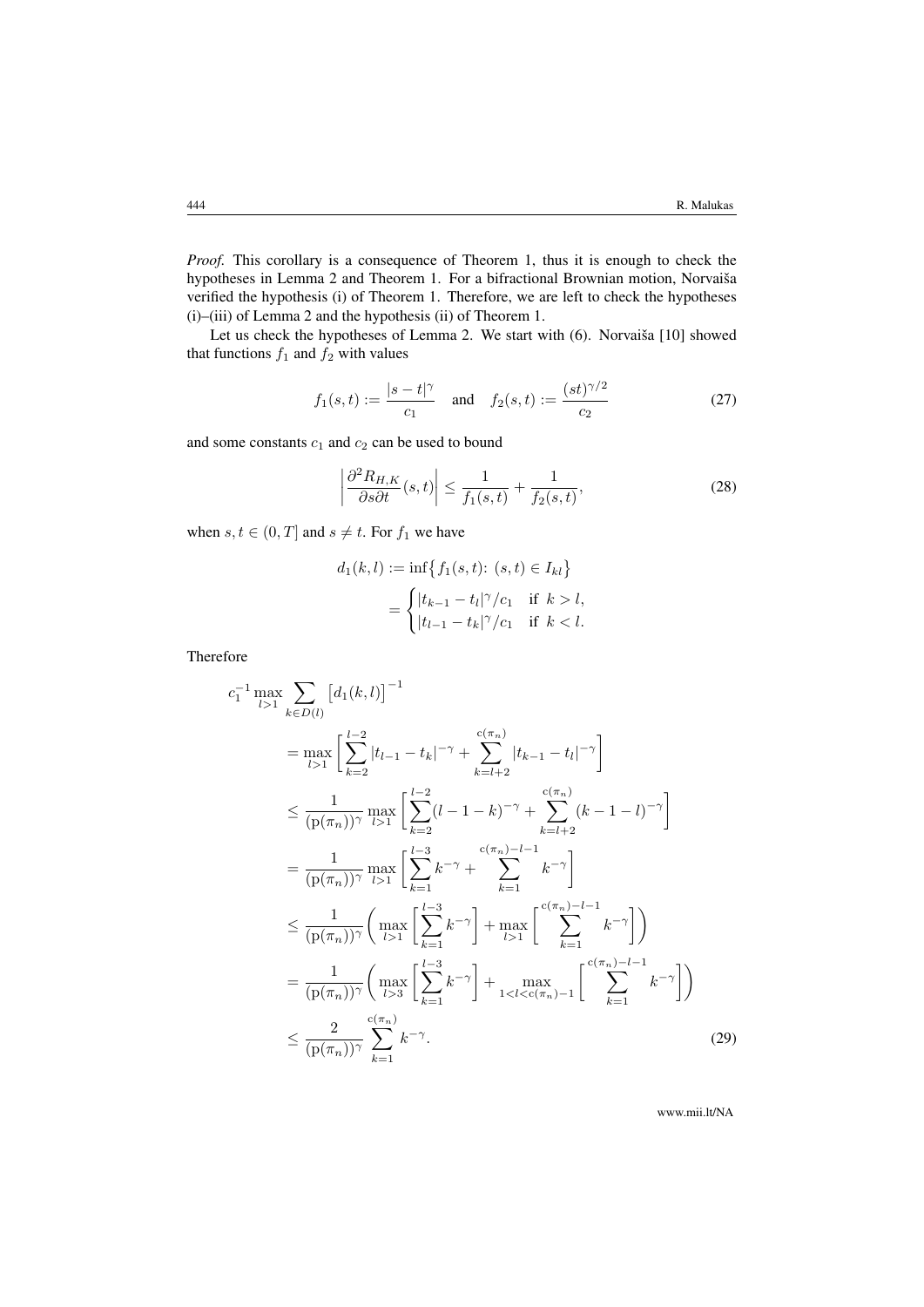Bounding the sum in the preceding inequality with integral, we have

$$
\sum_{k=2}^{c(\pi_n)} k^{-\gamma} \le \int_{1}^{c(\pi_n)} x^{-\gamma} dx
$$
  
= 
$$
\begin{cases} \frac{1}{1-\gamma} [(c(\pi_n))^{1-\gamma} - 1] & \text{if } \gamma \in (0,1), \\ \log(c(\pi_n)) & \text{if } \gamma = 1, \\ \frac{1}{\gamma - 1} [1 - (c(\pi_n))^{1-\gamma}] & \text{if } \gamma \in (1,2), \end{cases}
$$
  

$$
\le \begin{cases} \frac{1}{1-\gamma} (\frac{cT}{m(\pi_n)})^{1-\gamma} & \text{if } \gamma \in (0,1), \\ \log(\frac{cT}{m(\pi_n)}) & \text{if } \gamma = 1, \\ \frac{1}{\gamma - 1} & \text{if } \gamma \in (1,2). \end{cases}
$$
(30)

Substituting (30) into (29) we get

$$
\max_{l>1} \sum_{k \in D(l)} \left[ d_1(k,l) \right]^{-1} \leq \begin{cases} \frac{2cc_1 T^{1-\gamma}}{(1-\gamma)\ln(\pi_n)} & \text{if } \gamma \in (0,1),\\ 2cc_1 \frac{\log((cT)^{-1}\ln(\pi_n))}{\ln(\pi_n)} & \text{if } \gamma = 1,\\ \frac{1}{\gamma - 1} \frac{c^{\gamma}c_1}{\ln(\pi_n)^{\gamma}} & \text{if } \gamma \in (1,2). \end{cases}
$$
(31)

For  $f_2$  we have

$$
d_2(k,l) := \inf \{ f_2(s,t) : (s,t) \in I_{kl} \} = \frac{(t_{k-1}t_{l-1})^{\gamma/2}}{c_2}.
$$

Therefore

$$
\max_{l>1} \sum_{k \in D(l)} [d_2(k, l)]^{-1}
$$
\n
$$
= c_2 \max_{l>1} \sum_{k \in D(l)} (t_{k-1}t_{l-1})^{-\gamma/2} = c_2 \max_{l>1} t_{l-1}^{-\gamma/2} \sum_{k \in D(l)} t_{k-1}^{-\gamma/2}
$$
\n
$$
\leq \frac{c_2}{(\mathbf{p}(\pi_n))^{\gamma/2}} \sum_{k=2}^{c(\pi_n)} t_{k-1}^{-\gamma/2} \frac{c_2 c^{\gamma}}{(\mathbf{m}(\pi_n))^{\gamma} (1 - \gamma/2)} (\mathbf{c}(\pi_n))^{1 - \gamma/2}
$$
\n
$$
\leq \frac{c_2 c^{2 - \gamma/2} T^{1 - \gamma/2}}{(1 - \gamma/2)(\mathbf{m}(\pi_n))^{1 + \gamma/2}} =: M_n.
$$
\n(32)

It can be seen from  $(31)$  and  $(32)$  that for n large enough

$$
\max_{l>1} \sum_{k\in D(l)} \left[ d_1(k,l) \right]^{-1} < M_n. \tag{33}
$$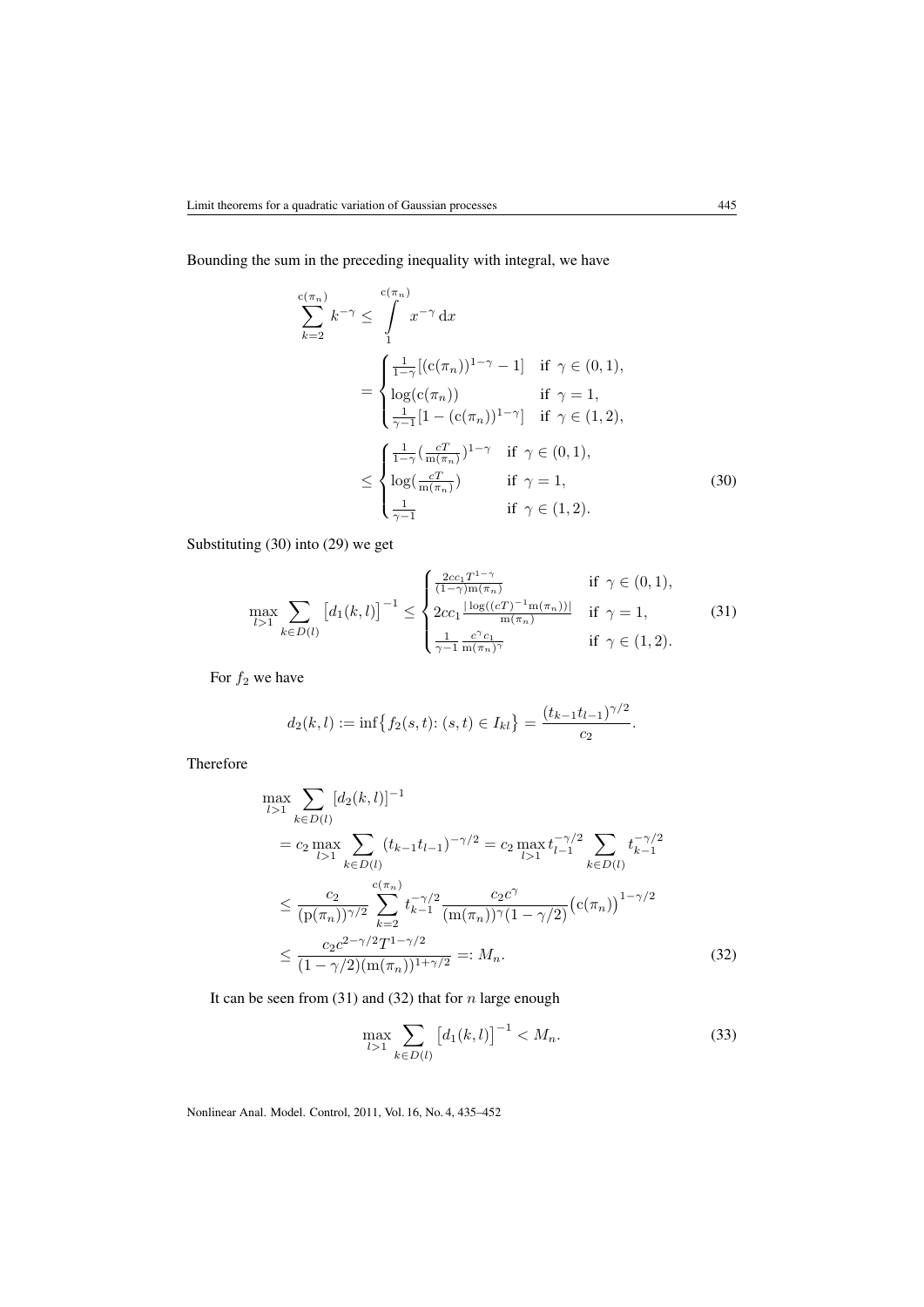Thus using (25) with  $X = B_{H,K}$ , (28), (32) and (33) we conclude that

$$
\max_{l>1} \sum_{k \in D(l)} |\mathbf{E}\Delta X_k \Delta X_l|
$$
\n
$$
\leq \max_{l>1} \sum_{k \in D(l)} (\Delta t_k \Delta t_l)^{\frac{1}{2}(\gamma-1)} \int_{I_{kl}} \left( \frac{1}{f_1(s,t)} + \frac{1}{f_2(s,t)} \right) ds dt
$$
\n
$$
\leq m(\pi_n)^{\gamma+1} \max_{l>1} \sum_{k \in D(l)} \left( \left[ d_1(k,l) \right]^{-1} + \left[ d_2(k,l) \right]^{-1} \right)
$$
\n
$$
< H_1 m(\pi_n)^{\gamma+1} m(\pi_n)^{-1-\gamma/2} = H_1 m(\pi_n)^{\gamma/2},
$$

with some constant  $H_1$ , so (6) holds with  $f_\gamma(x) = x^{\gamma/2}$  and  $\xi(\gamma) = H_1$ .

The hypothesis (ii) holds with  $\tau = 1$  since  $0 < \gamma < 2$  and the hypothesis (iii) is clearly satisfied by the hypotheses of this corrolary.

The proof of (18) can be given by a slight modification of the proof in [10].  $\Box$ 

#### 3.2 Sub-fractional Brownian motion

Let  $H \in (0, 1)$ . The function  $C_H : [0, \infty) \times [0, \infty) \to \mathbb{R}$  with values

$$
C_H(s,t):=s^{2H}+t^{2H}-\frac{1}{2}\big[(s+t)^{2H}+|s-t|^{2H}\big]
$$

is positive definite as shown in [9]. A *sub-fractional Brownian motion* with index H is a mean zero Gaussian stochastic process  $G_H = \{G_H(t): t \geq 0\}$  with the covariance function  $C_H$ . The structure function of  $G_H$  is given by

$$
\psi_{G_H}(s,t) = |s-t|^{2H} + (s+t)^{2H} - 2^{2H-1} \left[ t^{2H} + s^{2H} \right]
$$

for  $s, t \ge 0$ . It is shown in [9] that  $\psi_{G_H}(s,t) \le \max\{1, 2 - 2^{2H-1}\}(t-s)^{2H}$  for  $t \ge s$ . It then follows that a sub-fractional Brownian motion  $G_H$  is a Gaussian process from the class  $G(\gamma, d, b, L)$  with  $\gamma = 2 - 2H$ ,  $d = 1$ ,  $b(s,t) = \psi_{G_H}(s,t) - |s - t|^{2H}$  and  $L = \max\{1, 2 - 2^{2H-1}\}\$ . For notational simplicity  $\gamma$  will be used in place of  $2 - 2H$  in this subsection.

**Corollary 2.** Let  $H \in (0,1)$  and  $0 < T < \infty$ . Let  $\{\pi_n\}_{n=1}^{\infty}$  be a sequence of partitions *of*  $[0, T]$  *such that there exists*  $c \geq 1$  *satisfying*  $m(\pi_n)/p(\pi_n) \leq c$  *for every n and* 

$$
\begin{cases} \n\mathbf{m}(\pi_n)^\gamma = o(1/\log n) & \text{if } \gamma \in (0,1), \\ \n\mathbf{m}(\pi_n) \mid \log(\mathbf{m}(\pi_n)) \mid = o(1/\log n) & \text{if } \gamma = 1, \\ \n\mathbf{m}(\pi_n) = o(1/\log n) & \text{if } \gamma \in (1,2). \n\end{cases}
$$

*Then for a sub-fractional Brownian motion*  $G_H$  *the relation* 

$$
\lim_{n \to \infty} \sum_{k=1}^{c(\pi_n)} \left[ \frac{G_H(t_k) - G_H(t_{k-1})}{(t_k - t_{k-1})^{(1-\gamma)/2}} \right]^2 = T
$$

*holds with probability* 1*.*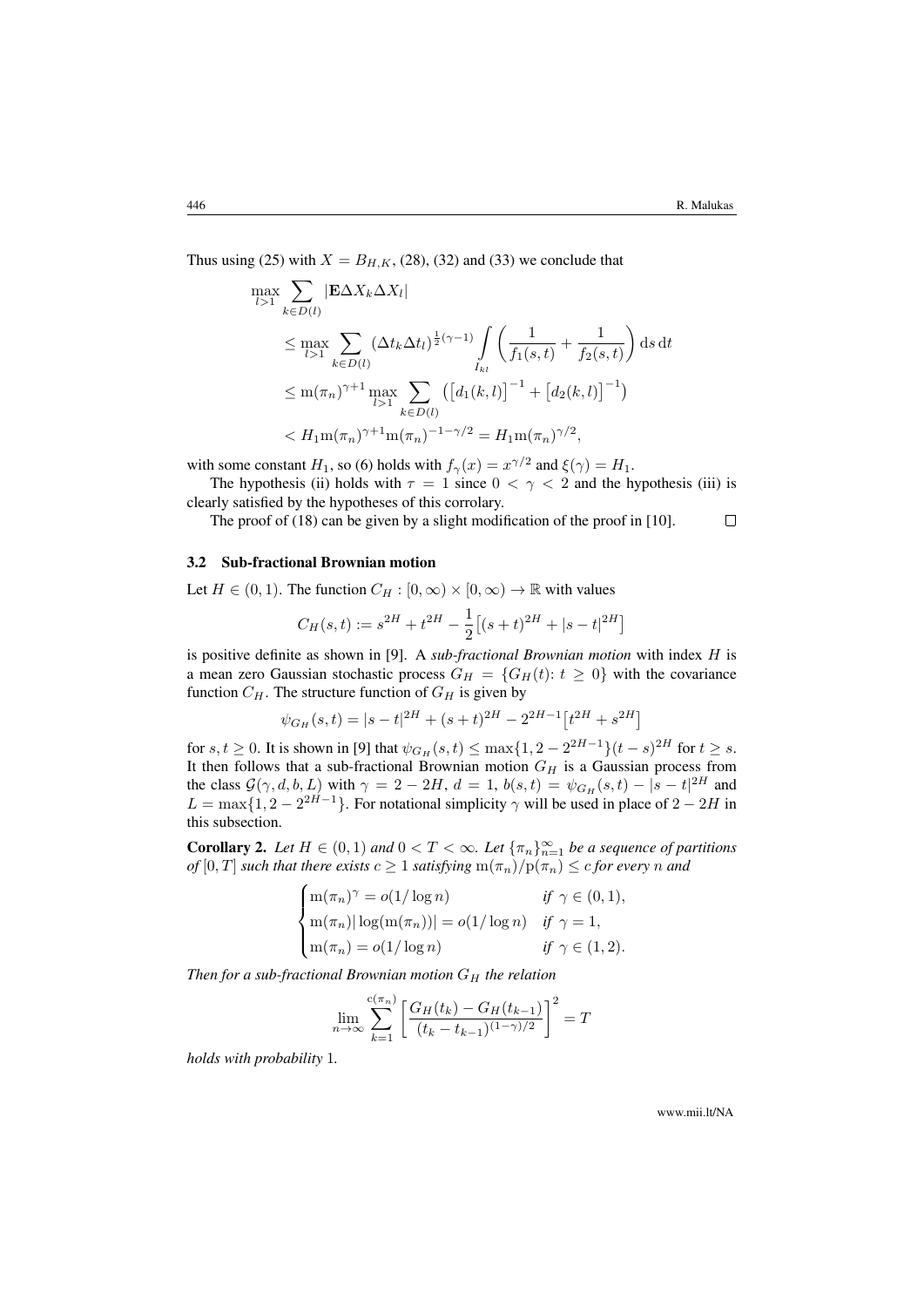*Proof.* It is enough again to check the hypotheses of Lemma 2 and Theorem 1 for  $X =$  $G_H$ . For a sub-fractional Brownian motion, Norvaiša verified the hypothesis (i) of Theorem 1. Therefore, we are left to check the hypotheses (i)–(iii) of Lemma 2 and the hypothesis (ii) of Theorem 1.

Let us check the hypotheses of Lemma 2. We start with (6). Norvaiša [10] showed that for some constant C

$$
\left| \frac{\partial^2 C_H}{\partial s \partial t}(s, t) \right| \le \frac{C}{|s - t|^\gamma},\tag{34}
$$

when  $s, t \in (0, T]$  and  $s \neq t$ , therefore using (25) with  $X = G_H$ , (34) and (31) we conclude that

$$
\max_{l>1} \sum_{k \in D(l)} |\mathbf{E}\Delta X_k \Delta X_l|
$$
\n
$$
\leq \max_{l>1} \sum_{k \in D(l)} (\Delta t_k \Delta t_l)^{\frac{1}{2}(\gamma-1)} \int_{I_{kl}} \frac{C}{|s-t|^\gamma} ds dt
$$
\n
$$
\leq m(\pi_n)^{\gamma+1} \max_{l>1} \sum_{k \in D(l)} \frac{C}{\inf\{|s-t|^\gamma : (s,t) \in I_{kl}\}}
$$
\n
$$
\leq \zeta(\gamma) f_\gamma \big( m(\pi_n) \big),
$$

where  $\zeta(\gamma) \in \mathbb{R}$  depends only on  $\gamma$ , so (6) holds with

$$
f_{\gamma}(x) := \begin{cases} x^{\gamma} & \text{if } \gamma \in (0,1), \\ x|\log(x)| & \text{if } \gamma = 1, \\ x & \text{if } \gamma \in (1,2). \end{cases}
$$

and  $\xi(\gamma) = \zeta(\gamma)$ .

Again, the hypotheses (ii) and (iii) are clearly satisfied.

The proof of (18) can be given by a slight modification of the proof in [10].  $\Box$ 

Remark 1. Corrolaries 1 and 2 are valid for the most frequently used partitions, i.e., when  $\Delta t_k = T/n$  or  $\Delta t_k = T2^{-n}, \forall k = 1, 2, \dots, c(\pi_n)$ .

#### 3.3 Estimating parameters of Gaussian processes

It follows from Corollary 1, Corollary 2 and Theorem 2 that given a partition  $\pi_n$  from a sequence of partitions  $\{\pi_n\}_{n=1}^{\infty}$  satisfying assumptions of Lemma 2, Theorem 1 and Corollary 1 or Corollary 2 respectively

$$
\widehat{V}_n = \frac{1}{2} + \frac{1}{2\log(\mathbf{m}(\pi_n))}\log \sum_{k=1}^{c(\pi_n)} \left[ F_V(t_k^{(n)}) - F_V(t_{k-1}^{(n)}) \right]^2, \tag{35}
$$

where  $F_V$  denotes either a bifractional  $(V = HK)$  or a sub-fractional Brownian motion  $(V = H)$ , is a strongly consistent estimator of V.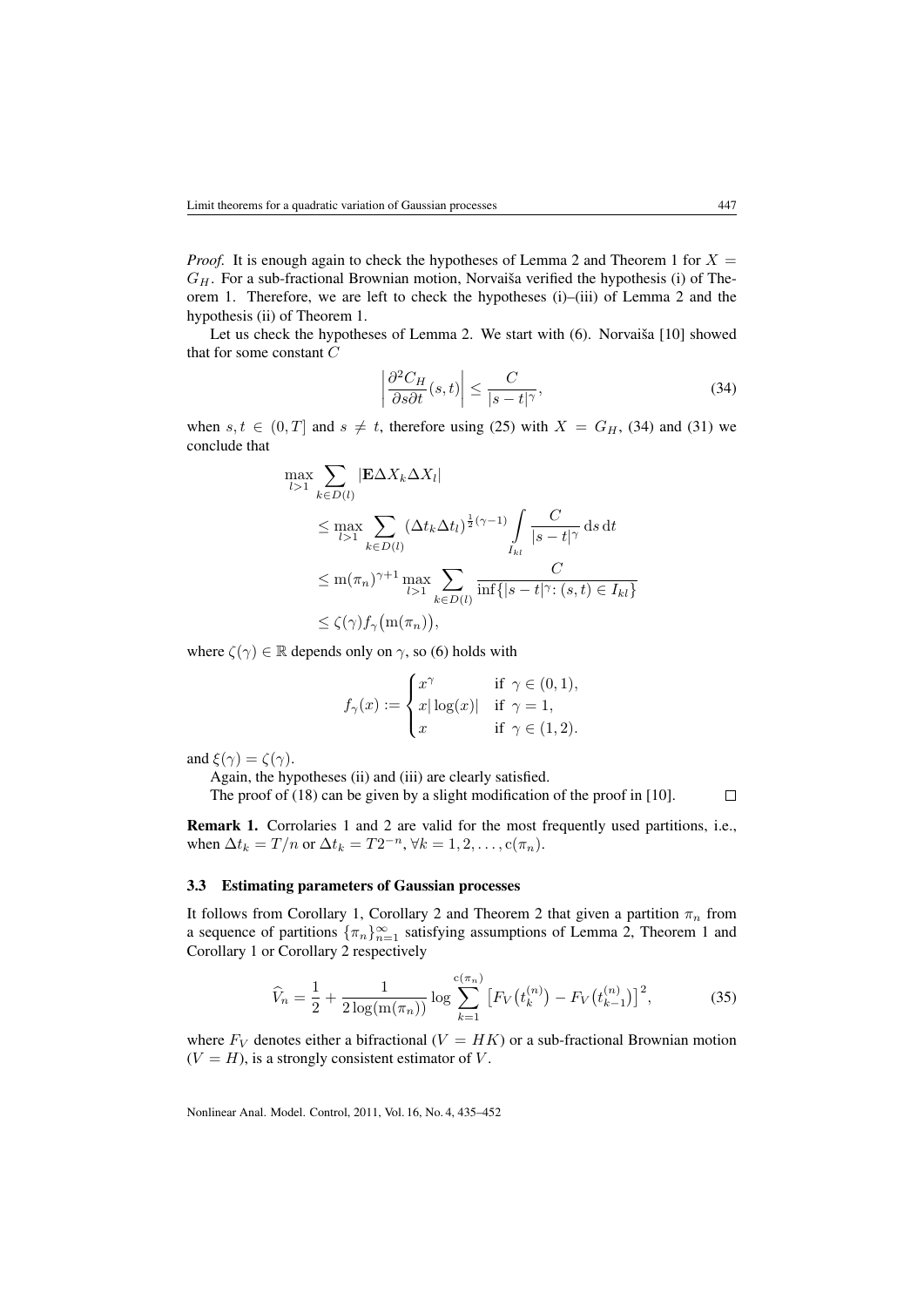# 4 Central limit theorem

By Theorem 1 we know that  $S_n(X) - ES_n(X) \stackrel{a.s.}{\to} 0$ . Since the estimator of the parameters of Gaussian processes (35) is based on quadratic variation, in applications we need a central limit theorem for the quadratic variation in order to carry out some tests or construct confidence intervals.

**Theorem 3.** Let  $\gamma$ , d, b, L be as in Definition 1. Let  $X = \{X(t), t \in [0,T]\}, 0 <$  $T<\infty$ , be a zero mean Gaussian stochastic process from  $\mathcal{G}(\gamma,d,b,L)$  and  $\{\pi_n\}_{n=1}^\infty$  be *a sequence of partitions of* [0, T] *both satisfying assumptions of Lemma* 2*. Suppose also that*  $H_n^2(\gamma)/p(\pi_n) = o(1)$  *as*  $n \to \infty$  *and the hypothesis* (ii) *of Theorem* 1 *holds. Then* 

$$
\frac{S_n(X) - \mathbf{E}S_n(X)}{\sqrt{\text{var}(S_n(X))}} \xrightarrow{d} \zeta, \quad \text{as } n \to \infty,
$$

*where*  $\stackrel{\text{d}}{\rightarrow}$  *denotes the convergence in distribution and*  $ζ$  *is a standard Gaussian random variable.*

*Proof.* Consider a centered Gaussian vector

$$
\mathbb{X}_n = \begin{bmatrix} \Delta X_1 \\ \dots \\ \Delta X_{c(\pi_n)} \end{bmatrix}
$$

and denote it's covariance matrix  $\Sigma_{\mathbb{X}_n}$ . By the spectral decomposition theorem one can write  $\Sigma_{\mathbb{X}_n} = P_n \Lambda_n P'_n$ , where  $P_n$  is an orthogonal matrix and  $\Lambda_n = \text{diag}(\lambda_{1,n}, \ldots, \lambda_n)$  $\lambda_{c(\pi_n),n}$  with  $\{\lambda_{i,n}\}$  being the eigenvalues of  $\Sigma_{\mathbb{X}_n}$ . Define

$$
\boldsymbol{\eta}_n = \begin{bmatrix} \eta_{1,n} \\ \ldots \\ \eta_{c(\pi_n),n} \end{bmatrix} := \Lambda_n^{-1/2} P_n' \mathbb{X}_n.
$$

Then  $\eta_n$  is a vector of independent standard Gaussian variables and

$$
S_n(X) = \sum_{k=1}^{c(\pi_n)} (\Delta X_k)^2 = \sum_{k=1}^{c(\pi_n)} \lambda_{k,n} \eta_{k,n}^2.
$$
 (36)

Indeed,

$$
cov(\eta_n) = \Lambda_n^{-1/2} P'_n cov(\mathbb{X}_n) P_n \Lambda_n^{-1/2}
$$
  
=  $\Lambda_n^{-1/2} P'_n P_n \Lambda_n P'_n P_n \Lambda_n^{-1/2} = I_{c(\pi_n)},$ 

and

$$
\sum_{k=1}^{c(\pi_n)} (\Delta X_k)^2 = \mathbb{X}_n' \mathbb{X}_n = \mathbb{X}_n' P_n \Lambda_n^{-1/2} \Lambda_n \Lambda_n^{-1/2} P_n' \mathbb{X}_n
$$

$$
= \eta_n' \Lambda_n \eta_n = \sum_{k=1}^{c(\pi_n)} \lambda_{k,n} \eta_{k,n}^2.
$$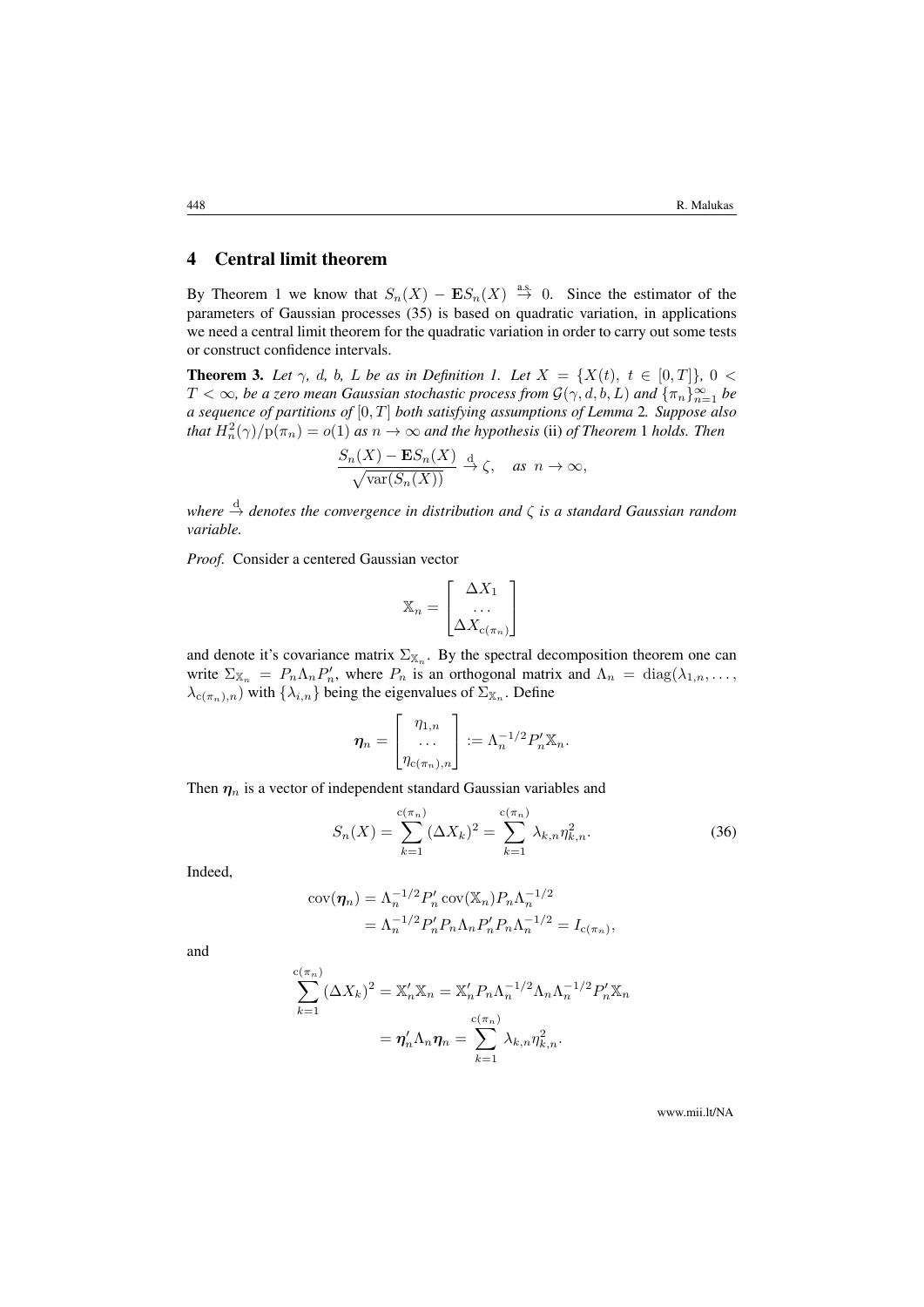Let  $a_{kl} = \mathbf{E} \Delta X_k \Delta X_l$  for  $k, l = 1, 2, \dots, c(\pi_n)$  and the matrix  $A(\pi_n) = (a_{kl}) \in$  $M_{c(\pi_n)}$ . Then  $A(\pi_n) = \sum_{\mathbb{X}_n}$  and  $\{\lambda_{k,n}\}_{k=1}^{c(\pi_n)}$  are the eigenvalues of  $A(\pi_n)$ . At first we will check that  $\lambda_n^* := \rho(A(\pi_n)) = o(\sqrt{\text{var}(S_n(X))})$ . By Lemma 1 and Lemma 2 we have that  $\lambda_n^* \leq \theta H_n(\gamma)$ .

We need a lower bound for  $\text{var}(S_n(X))$ . We can write

$$
\left[\mathbf{E}S_n(X)\right]^2 = \left(\sum_{k=1}^{c(\pi_n)} a_{kk}\right)^2 = \sum_{k=1}^{c(\pi_n)} a_{kk}^2 + 2\sum_{\substack{k,l=1\\k
$$

We have that

$$
S_n^2(X) = \sum_{k=1}^{c(\pi_n)} (\Delta X_k)^4 + 2 \sum_{\substack{k,l=1\\k
$$

Since  $\mathbb{X}_n$  is a Gaussian vector, applying Isserlis' theorem gives

$$
\mathbf{E}(\Delta X_k)^4 = 3\big[\mathbf{E}(\Delta X_k)^2\big]^2 = 3a_{kk}^2
$$

and

$$
\mathbf{E}(\Delta X_k)^2 (\Delta X_l)^2 = \mathbf{E}(\Delta X_k)^2 \mathbf{E}(\Delta X_l)^2 + 2[\mathbf{E}\Delta X_k \Delta X_l]^2
$$
  
=  $a_{kk}a_{ll} + 2a_{kl}^2$ .

Then

$$
\mathbf{E}S_n^2(X) = 3\sum_{k=1}^{c(\pi_n)} a_{kk}^2 + 2\sum_{\substack{k,l=1\\k
$$

which yields

$$
\operatorname{var}\left(S_n(X)\right) = 2 \sum_{k=1}^{c(\pi_n)} a_{kk}^2 + 4 \sum_{\substack{k,l=1\\k (37)
$$

Let  $\delta \in (0, T)$ . Let us notice that by the definition of  $\psi_X$  (in Definition 1)

$$
a_{kk} = \frac{\psi_X(t_{k-1}, t_k)}{\Delta t_k^{1-\gamma}}
$$

and that (18) implies

$$
\max_{\mathcal{K}(\delta,n)} \left| \frac{|\psi_X(t_{k-1}, t_k)|}{\Delta t_k^{2-\gamma}} - d \right| \to 0, \quad \text{as } n \to \infty,
$$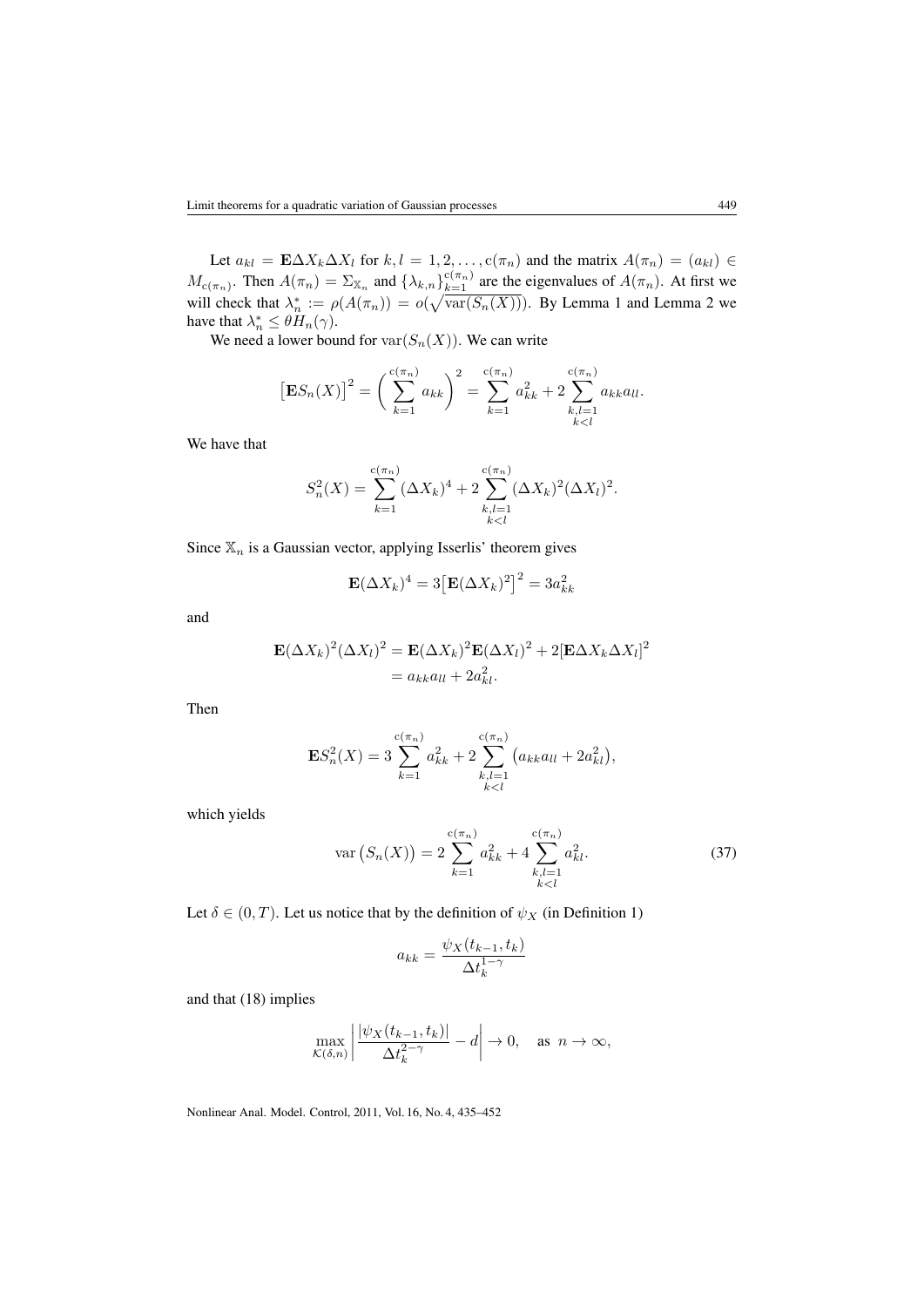with  $\mathcal{K}(\delta, n)$  defined in (18), which gives that

$$
\max_{\mathcal{K}(\delta,n)} \left| \frac{|a_{kk}|}{\Delta t_k} - d \right| \to 0, \quad \text{as } n \to \infty.
$$
 (38)

Denoting  $g_k := |a_{kk}|/\Delta t_k - d$  for  $k \in \mathcal{K}(\delta, n)$  gives  $|a_{kk}| = \Delta t_k(g_k + d)$ . From (37) and (38) we get

$$
\operatorname{var}(S_n(X))
$$
\n
$$
\geq 2 \sum_{k=1}^{c(\pi_n)} a_{kk}^2 \geq 2 \sum_{k \in \mathcal{K}(\delta,n)} a_{kk}^2 \geq 2d^2 \sum_{k \in \mathcal{K}(\delta,n)} \Delta t_k^2 + 4d \sum_{k \in \mathcal{K}(\delta,n)} \Delta t_k^2 g_k
$$
\n
$$
\geq 2d^2 (T - \delta + p(\pi_n)) p(\pi_n) + 4d(T - \delta + p(\pi_n)) p(\pi_n) \min_{\mathcal{K}(\delta,n)} g_k
$$
\n
$$
= 2d^2 (T - \delta + p(\pi_n)) p(\pi_n) + o(p(\pi_n)).
$$

Hence  $var(S_n(X)) > Jp(\pi_n)$  for some positive constant J and

$$
\frac{(\lambda_n^*)^2}{\text{var}(S_n(X))} \le \frac{(\theta H_n(\gamma))^2}{Jp(\pi_n)} \to 0, \quad \text{as } n \to \infty.
$$

In order to prove the statement of the theorem we will check the Lindeberg condition for  $\{\lambda_{k,n}(\eta_{k,n}^2-1)\}_{k=1}^{c(\pi_n)}$ : for every  $\varepsilon>0$ 

$$
\lim_{n\to\infty} \frac{1}{\text{var}(S_n(X))} \sum_{k=1}^{c(\pi_n)} \lambda_{k,n}^2 \mathbf{E} \big[\eta_{k,n}^2 - 1\big]^2 \mathbf{1}_{\left\{|\lambda_{k,n}(\eta_{k,n}^2 - 1)| > \varepsilon \sqrt{\text{var}(S_n(X))}\right\}} = 0.
$$

For  $k = 1, 2, \ldots, c(\pi_n)$  denote

$$
V_{k,n}:=\left[\eta_{k,n}^2-1\right]^2\mathbf{1}_{\left\lbrace\vert \lambda_{k,n}(\eta_{k,n}^2-1)\vert>\varepsilon\sqrt{\mathrm{var}(S_n(X))}\right\rbrace}.
$$

From  $\eta_{k,n} \sim N(0,1)$ ,  $\forall n = 1,2,...$  and  $k = 1,2,...$ ,  $c(\pi_n)$  it follows that

$$
\mathbf{E}V_{k,n} \leq \mathbf{E} \left[ \eta_{k,n}^2 - 1 \right]^2 \mathbf{1}_{\left\{ |\eta_{k,n}^2 - 1| > \varepsilon \frac{\sqrt{\text{var}(S_n(X))}}{\lambda_n^*} \right\}} \n= \mathbf{E} \left[ \eta_{1,1}^2 - 1 \right]^2 \mathbf{1}_{\left\{ |\eta_{1,1}^2 - 1| > \varepsilon \frac{\sqrt{\text{var}(S_n(X))}}{\lambda_n^*} \right\}} =: \mathbf{E} \widetilde{V}_n.
$$
\n(39)

Since  $\widetilde{V}_n \leq [\eta_{1,1}^2 - 1]^2$  and

$$
\mathbf{E}[\eta_{1,1}^2 - 1]^2 = \mathbf{E}[\eta_{1,1}^4 - 2\eta_{1,1}^2 + 1] = 2,
$$

we can use the dominated convergence theorem to conclude that

$$
\lim_{n \to \infty} \mathbf{E}\widetilde{V}_n = \mathbf{E} \lim_{n \to \infty} \widetilde{V}_n = \mathbf{E} \left[ \eta_{1,1}^2 - 1 \right]^2 \lim_{n \to \infty} \mathbf{1}_{\left\{ |\eta_{1,1}^2 - 1| > \varepsilon \frac{\sqrt{\text{var}(S_n(X))}}{\lambda_n^*} \right\}} = 0. \tag{40}
$$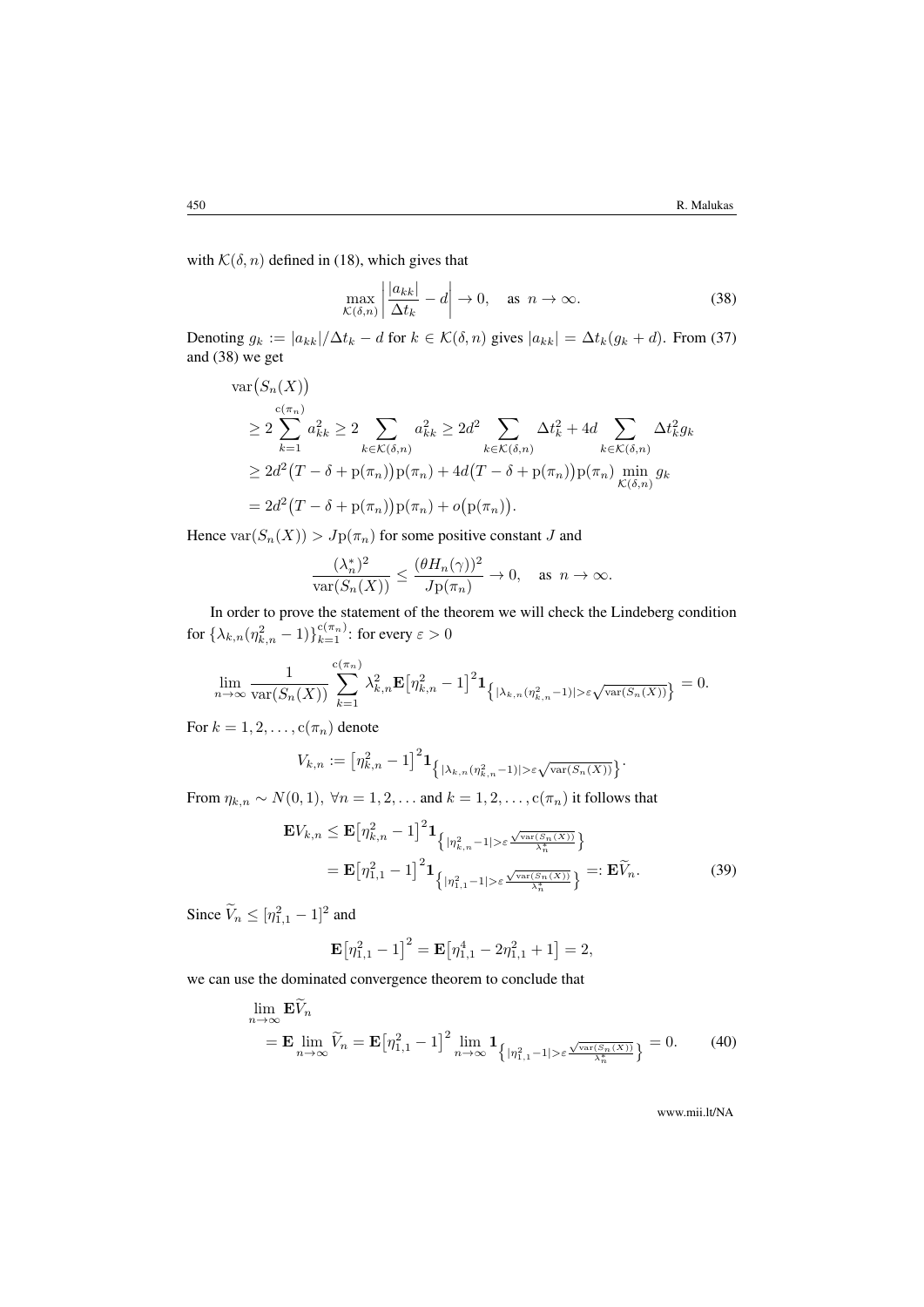By (36)

$$
\text{var}(S_n(X)) = \text{var}\left(\sum_{k=1}^{c(\pi_n)} \lambda_{k,n} \eta_{k,n}^2\right) = \sum_{k=1}^{c(\pi_n)} \lambda_{k,n}^2 \text{ var}(\eta_{k,n}^2) = 2 \sum_{k=1}^{c(\pi_n)} \lambda_{k,n}^2.
$$

Let  $\varepsilon > 0$ . Then by (39) and (40)

$$
\lim_{n \to \infty} \frac{1}{\text{var}(S_n(X))} \sum_{k=1}^{c(\pi_n)} \lambda_{k,n}^2 \mathbf{E} V_{k,n}
$$
\n
$$
\leq \lim_{n \to \infty} \frac{\mathbf{E} \widetilde{V}_n}{\text{var}(S_n(X))} \sum_{k=1}^{c(\pi_n)} \lambda_{k,n}^2 = \frac{1}{2} \lim_{n \to \infty} \mathbf{E} \widetilde{V}_n = 0,
$$

thus the Lindeberg condition is satisfied. The conclusion then follows by the Lindeberg's CLT. П

**Remark 2.** Guyon and Léon [12] proved that when  $\gamma \in (0, 1/2]$  the central limit theorem is false for fractional Brownian motion and holds in other cases. Since the Brownian motion is a special case of both fractional and sub-fractional Brownian motion and fractional Brownian motion is a special case of bifractional Brownian motion one cannot expect to prove the central limit theorem for these processes when  $\gamma \in (0, 1/2]$ . In fact, it can be seen from Corrolary 2 that  $H_n^2(\gamma)/p(\pi_n) = o(1)$  is false for any sequence of partitions when  $\gamma \in (0, 1/2]$  for the sub-fractional Brownian motion. For the bifractional Brownian motion Corrolary 1 shows that  $H_n^2(\gamma)/p(\pi_n) = o(1)$  is true only when  $\gamma \in (1, 2)$ .

## Acknowlegment

The problem treated here was suggested by Rimas Norvaiša; I am grateful to him for this and for his numerous comments that greatly improved the manuscript.

## References

- 1. G. Baxter, A strong limit theorem for Gaussian processes, *Proc. Am. Math. Soc.*, 7, pp. 522– 527, 1956.
- 2. E.G. Gladyshev, A new limit theorem for stochastic processes with Gaussian increments, *Theory Probab. Appl.*, 6, pp. 52–61, 1961.
- 3. R. Klein, E. Giné, On quadratic variation of processes with Gaussian increments, *Ann. Probab.*, 3, pp. 716–721, 1975.
- 4. J. Istas, G. Lang, Quadratic variations and estimation of the local Hölder index of a Gaussian process, *Ann. Inst. Henri Poincaré, Probab. Stat.*, 33, pp. 407–436, 1997.
- 5. S. Cohen, X. Guyon, O. Perrin, M. Pontier, Singularity functions for fractional processes: Application to the fractional Brownian sheet, *Ann. Inst. Henri Poincaré, Probab. Stat.*, 42, pp. 187–205, 2006.